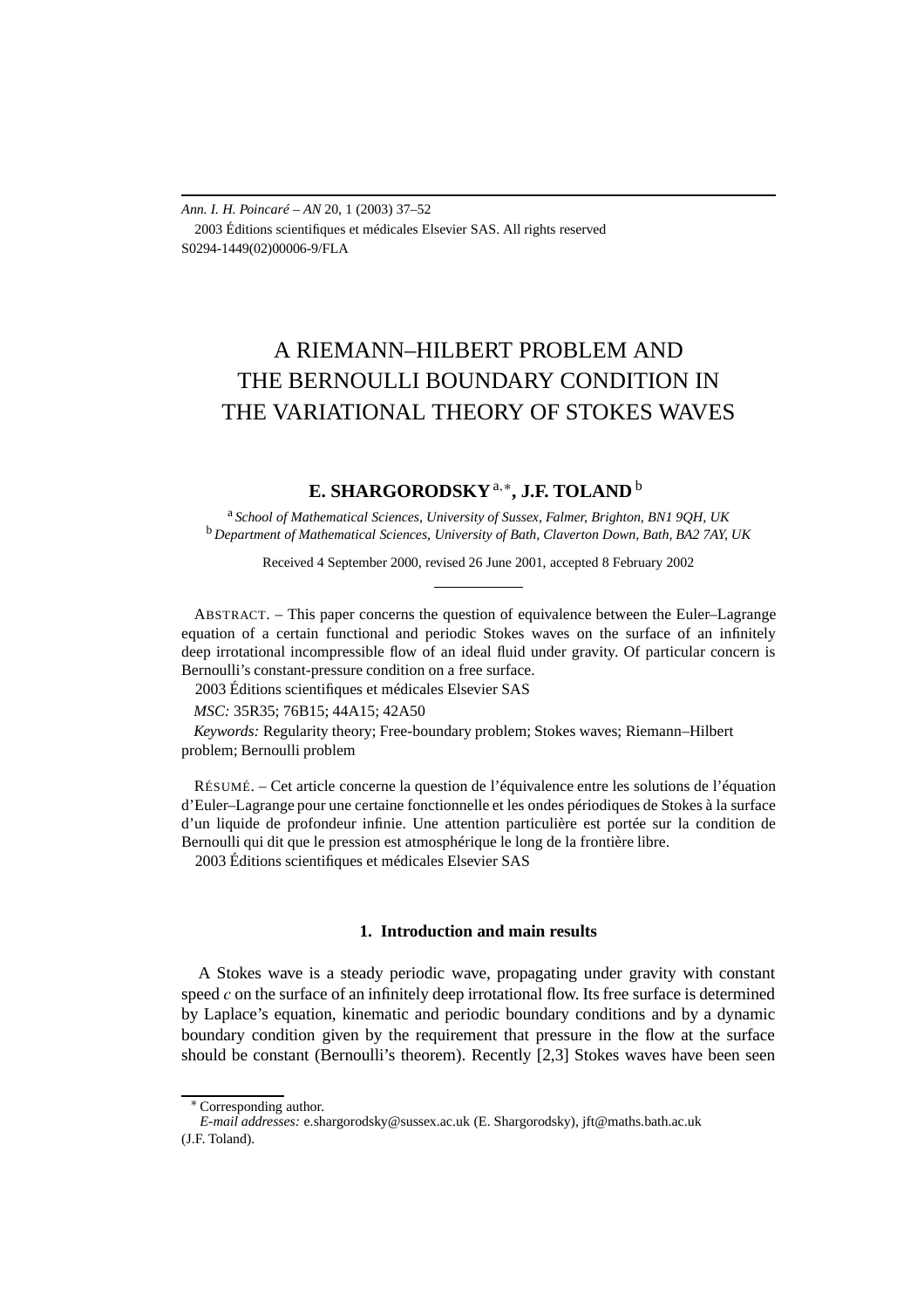to arise from critical points of the functional

$$
\mathcal{J}(w) = \int\limits_{-\pi}^{\pi} \left\{ w\mathcal{C}w' - \lambda w^2(1 + \mathcal{C}w') \right\} dx, \tag{1.1}
$$

 $w \in W_{2\pi}^{1,2}$  and  $\lambda > 0$ . Here Cu denotes the periodic Hilbert transform of a  $2\pi$ -periodic function  $u:\mathbb{R}\to\mathbb{R}$ :

$$
Cu(x) = \frac{1}{2\pi} \int_{-\pi}^{\pi} u(y) \cot\left(\frac{1}{2}(x-y)\right) dy,
$$

see [17,18]. For  $p \ge 1$ ,  $W_{2\pi}^{1,p}$  is the linear space of absolutely continuous,  $2\pi$ -periodic functions *w* with weak first derivatives  $w' \in L_{2\pi}^p$  and, for  $p > 0$ ,  $L_{2\pi}^p$  denotes the linear space of  $2\pi$ -periodic locally *p*th-power summable functions. The Euler–Lagrange equation, to be satisfied by critical points of  $\mathcal{J}$ , is

$$
Cw' = \lambda \{ w + wCw' + C(ww') \}, \quad \lambda > 0. \tag{1.2}
$$

A formal derivation of this variational principle for Stokes waves appeared in [4], independently of the earlier work by Babenko [1] and Plotnikov [12]. Most recently [15] critical points of  $\mathcal J$  have been studied in  $W_{2\pi}^{1,p}$ ,  $1 < p < 2$ , and in the real Hardy space  $\mathcal{H}_{\mathbb{R}}^{1,1}$  of absolutely continuous periodic functions with derivative in the usual Hardy space  $\mathcal{H}^1_{\mathbb{R}} := \{u \in L^1_{2\pi} : \mathcal{C}u \in L^1_{2\pi}\}$ . (Note that  $W^{1,p}_{2\pi} \subset \mathcal{H}^{1,1}_{\mathbb{R}}$  for  $p > 1$ .) The conclusion was the following.

THEOREM 1.1. – *For solutions*  $w \in \mathcal{H}_{\mathbb{R}}^{1,1}$  of (1.2) the following statements are *equivalent*:

$$
1 - 2\lambda w \geq 0 \text{ almost everywhere};
$$

$$
(1 - 2\lambda w)\{w'^2 + (1 + Cw')^2\} = 1 \text{ almost everywhere};
$$
 (β)

$$
\int_{-\pi}^{\pi} |1 - 2\lambda w| \{ (w')^{2} + (\mathcal{C}w')^{2} \} \, \mathrm{d}x < \infty. \tag{1}
$$

*In these circumstances w is real-analytic on the open set where* 1 − 2*λw >* 0*. Moreover this is best possible, in the sense that there is a solution*  $(\hat{\lambda}, \hat{w}) \in (0, \infty) \times \{\bigcap_{p<3} W_{2\pi}^{1,p}\}\$ *with* 1−2*λ*ˆ*w >*ˆ 0 *almost everywhere but which is is not Lipschitz continuous at a discrete set of points where*  $1 - 2\hat{\lambda}\hat{w} = 0$ .

The significance of this result derives from the fact (see  $[2, (2, 2)$ ) and the proof of Theorem 2.3]) that  $(\beta)$  is equivalent to the Bernoulli constant-pressure condition for a Theorem 2.3]) that (*β*) is equivalent to the Bernoulli constant-pressure condition for a Stokes wave with Froude number  $1/\sqrt{\lambda}$  in the following sense. If (*β*) holds and the periodic profile, given in dimensionless coordinates, by

$$
\mathcal{S} := \left\{ \left( -t - \mathcal{C}w(t), w(t) \right) : t \in \mathbb{R} \right\}
$$
\n
$$
(1.3)
$$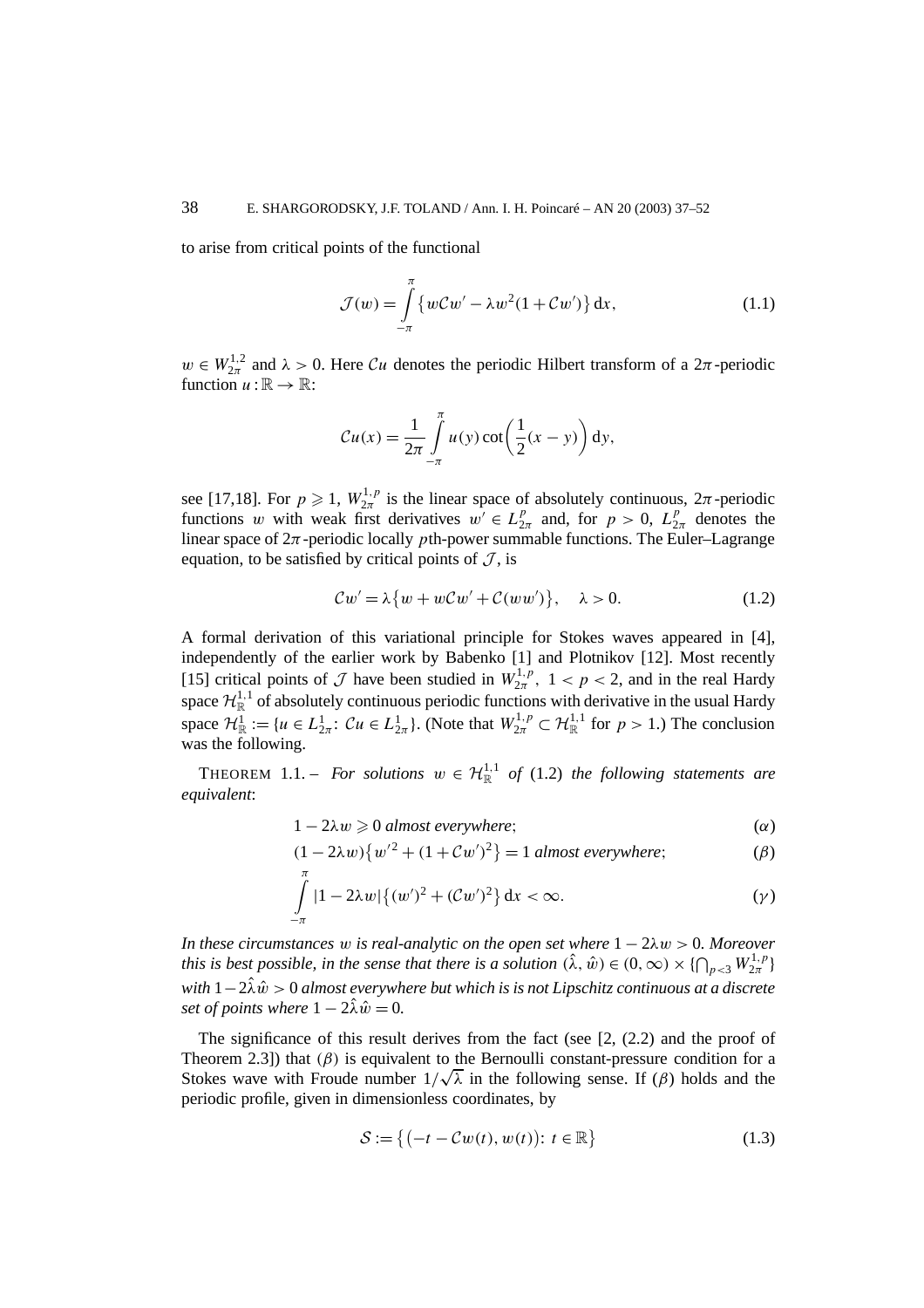is non-self-intersecting, then *w* gives rise to a Stokes wave. In other words, *(β)* then implies the existence of a complex analytic function  $\varphi + i\psi$  on the region below S in the complex plane which satisfies the Bernoulli condition

$$
\frac{1}{2} |\nabla \varphi(x, y)|^2 + \lambda y \equiv \frac{1}{2} \quad \text{and} \quad \psi(x, y) = 0 \quad \text{for all } (x, y) \in \mathcal{S}.
$$
 (1.4)

Here, as usual,  $\varphi$  is the velocity potential and  $\psi$  is the stream function in dimensionless coordinates. For an actual wave  $\lambda = g\Lambda/\pi c^2$ , where  $\Lambda$  is the wavelength, *c* the velocity and *g* is gravity. For the solution  $(\hat{\lambda}, \hat{w})$  mentioned in Theorem 1.1, (1.3) gives the profile S of a Stokes wave of extreme form which has a corner at its highest point. The question arises as to whether it can be established that  $(\beta)$  is satisfied by all solutions of (1.2). To describe progress so far we need to review the proof of Theorem 1.1. The key step is a reduction of (1.2) to a function-theoretic question on the unit disc *D* centred at 0 in the complex plane. The following background material is from [6,7,13,18].

For a holomorphic function  $f: D \to \mathbb{C}$ , let  $f_r(t) = f(re^{it})$  for  $t \in \mathbb{R}$  and  $r \in (0, 1)$ . Then, for any  $p \in (0, \infty]$ ,

$$
|| f ||_p = \lim_{r \to 1} || | f_r ||_{L^p_{2\pi}} = \sup_{r \in (0,1)} || | f_r ||_{L^p_{2\pi}}
$$

is well defined. The Hardy class  $\mathcal{H}_{\mathbb{C}}^p$  is the set of all such functions *f* with  $||f||_p < \infty$ . Moreover for any  $f \in \mathcal{H}_{\mathbb{C}}^p$ ,  $p \in (0, \infty]$ ,  $f^*(t) = \lim_{r \to 1} f_r(t)$  is well defined for almost all  $t \in \mathbb{R}$ ,  $|f^*| \in L_{2\pi}^p$ ,  $||f^*||_{L_{2\pi}^p} = ||f||_p$  and  $\log |f^*| \in L_{2\pi}^1$  if  $f \neq 0$ .

THEOREM 1.2 (Smirnov). – *Suppose that*  $F \in \mathcal{H}_{\mathbb{C}}^p$ ,  $p > 0$ , and that  $F^* \in L_{2\pi}^q$ ,  $q > p$ . *Then*  $F \in \mathcal{H}_{\mathbb{C}}^q$ .

The space  $\mathcal{H}^{1,1}_{\mathbb{R}}$  is a Banach algebra (see [15] for an elementary proof) and  $u \in \mathcal{H}^1_{\mathbb{R}}$  if and only if  $u + iCu = U^*$  for some  $U \in \mathcal{H}_{\mathbb{C}}^1$ .

We can rewrite (1.2) for a function  $w \in \mathcal{H}^{1,1}_{\mathbb{R}}$  as follows. Let  $u = (1 - 2\lambda w)(1 + Cw')$ . It then follows from (1.2) that  $u = 1 - C((1 - 2\lambda w)w')$  and  $u \in \mathcal{H}^1_{\mathbb{R}}$ . In other words

$$
u + iCu = (1 - 2\lambda w)\{1 + Cw' + iw'\}.
$$
 (1.5)

Let  $W, U \in \mathcal{H}_{\mathbb{C}}^1$  be such that  $U^* = -i(u + i\mathcal{C}u)$  and  $W^* = w' + i(1 + \mathcal{C}w')$ . Then (1.2) is equivalent to the following nonlinear Riemann–Hilbert problem

$$
U^* = (1 - 2\lambda w)\overline{W^*}.
$$
\n(1.6)

The following theorem [7], due to Carleman, and an outer function construction [13], were crucial in the proof of Theorem 1.1 and will be used in the sequel.

THEOREM 1.3 (Carleman). – *Suppose that*  $F, G \in H_{\mathbb{C}}^1$  *and that*  $F^* = \overline{G^*}$  *almost everywhere on an open segment ! of ∂D. Then F has an analytic continuation*  $\hat{F}: D \cup \Gamma \cup (\mathbb{C} \setminus \overline{D}) \to \mathbb{C}$  given by  $\hat{F}(z) = \overline{G(1/\overline{z})}$ ,  $z \in \Gamma \cup (\mathbb{C} \setminus \overline{D})$ *. Similarly for G. In particular, if*  $\Gamma = \partial D$  *then F and G are constant functions.*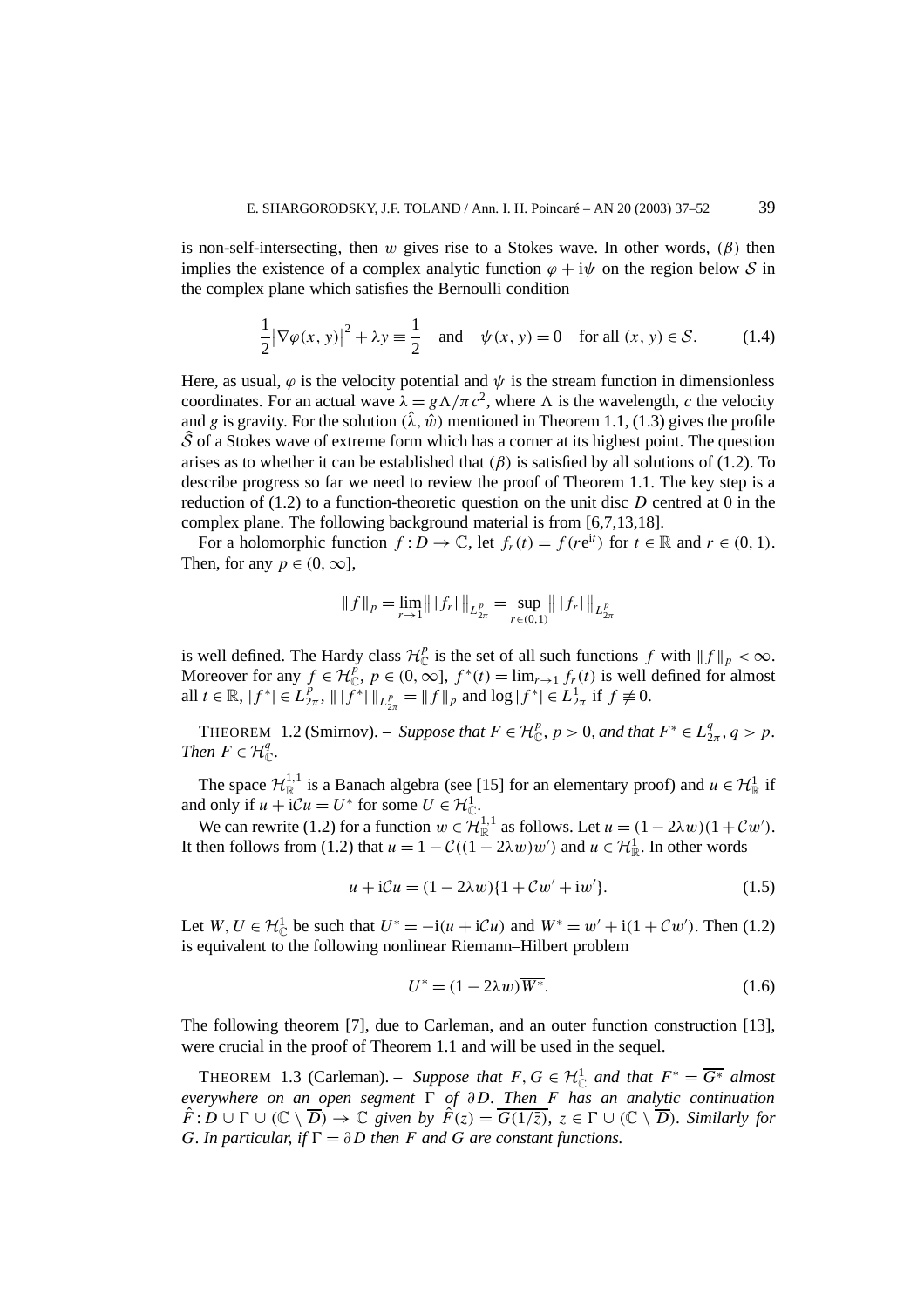For a  $2\pi$ -periodic function  $g : \mathbb{R} \to \mathbb{C}$  such that  $\log |g| \in L^1_{2\pi}$ , an outer function  $\mathcal{O}(g)$ is defined by

$$
\mathcal{O}(g)(z) = \exp\left\{\frac{1}{2\pi}\int\limits_{-\pi}^{\pi}\frac{e^{it}+z}{e^{it}-z}\log|g|(t)\,dt\right\}, \quad z \in D.
$$

Outer functions have the following properties [13, Theorems 17.16 and 17.7]:

- (A)  $\mathcal{O}(g)$  is holomorphic, has no zeros in *D* and  $\mathcal{O}(g)(0) \in \mathbb{R}$ ;
- (B) for  $g_1$ ,  $g_2$  with  $\log|g_1|$ ,  $\log|g_2| \in L^1_{2\pi}$ ,  $\mathcal{O}(g_1g_2) = \mathcal{O}(g_1)\mathcal{O}(g_2)$ ;
- (C) for *g* with  $\log |g| \in L^1_{2\pi}$  and  $p \in (0, \infty]$ ,  $|g| \in L^p_{2\pi}$  if and only if  $\mathcal{O}(g) \in \mathcal{H}_{\mathbb{C}}^p$ , and then  $|({\cal O}(g))^*|=|g|$ ;
- (D) for  $f \in \mathcal{H}_{\mathbb{C}}^p$ ,  $p \in (0, \infty]$  and  $z \in D$ ,  $|\mathcal{O}(f^*)(z)| \geq |f(z)|$ .

A consequence of the following corollary of Carleman's theorem is a small extension of part of Theorem 1.1.

LEMMA 1.4. – *Suppose that*  $\Phi$ ,  $\Psi \in \mathcal{H}^1_{\mathbb{C}}$  are such that

$$
\Psi^* = a\overline{\Phi^*} \tag{1.7}
$$

 $a$ nd  $a |\Phi^*|^2$  *is bounded below, where a is a real-valued function on* [ $-\pi, \pi$ ]. Then  $\Phi \Psi$  *is constant on D and*  $a|\Phi^*|^2 = c$  *almost everywhere, where c is a constant.* (*In particular, a* is either positive or negative on a set of full measure if  $\Psi \neq 0$ .)

*Proof.* – Suppose  $(\Phi, \Psi) \in \mathcal{H}_{\mathbb{C}}^1 \times \mathcal{H}_{\mathbb{C}}^1$  and *a* are as in the statement. Then

$$
\Phi^* \Psi^* = a |\Phi^*|^2 \geq -d, \quad d > 0 \text{ a constant},
$$

and  $f^* \geq 1$ , where  $f := \Phi \Psi + d + 1 \in \mathcal{H}_{\mathbb{C}}^{1/2}$ . Therefore by a result, proved independently by Helson and Sarason and by Neuwirth and Newman, *f* is constant on *D* (see [6, Chapter II, Exercise 13]). There follows a short proof of this fact, based on the theorems of Carleman and Smirnov, which is in the spirit of the rest of this paper. Note that

$$
F^* = \overline{G^*}
$$
, where  $F = \frac{f}{\mathcal{O}(\sqrt{f^*})}$ ,  $G = \mathcal{O}(\sqrt{f^*})$ ,

and both sides of this equation are in  $H^1_{\mathbb{C}}$  (by Smirnov's theorem, since the right side is). Therefore, by Carleman's theorem  $O(\sqrt{f^*})$ , and hence *f*, is constant on *D*. Therefore  $\Phi\Psi$  is constant on *D*. The result now follows.  $\Box$ 

COROLLARY 1.5. – *This shows that in the first theorem*  $(\alpha)$ – $(\gamma)$  *is a consequence of the hypothesis*

$$
(1 - 2\lambda w) \{w'^2 + (1 + Cw')^2\} \text{ is bounded below,} \tag{a'}
$$

*which is weaker than*  $(\alpha)$ *,*  $(\beta)$ *.* 

For the next result, which is a further refinement of Theorem 1.1, we need a definition.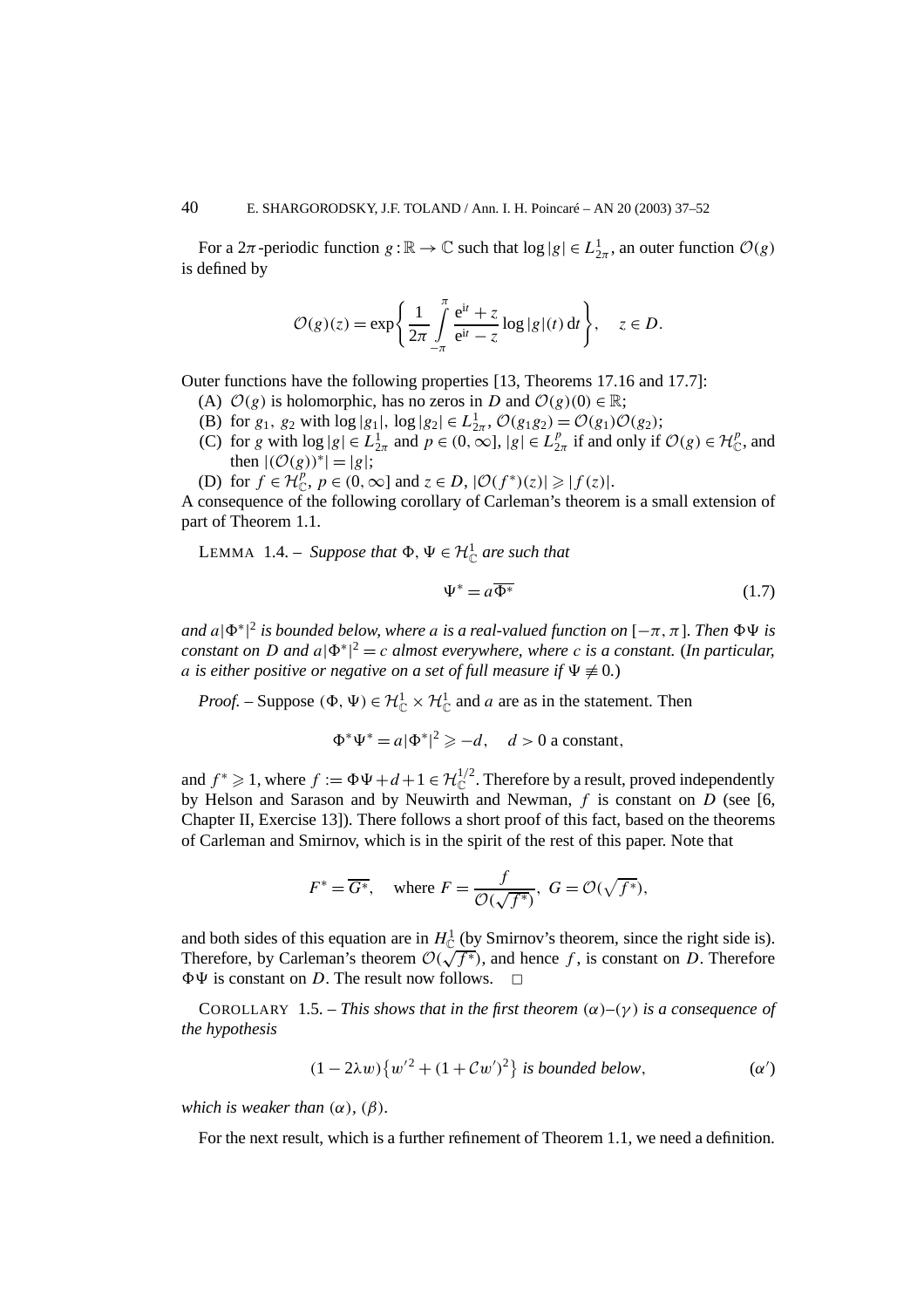DEFINITION 1.6. – *For any continuous function a which is non-zero almost everywhere on*  $[-\pi, \pi]$ *, let*  $\Sigma(a) = \text{sgn}\{a\}$ *. Note that*  $\Sigma(a)$  *is constant on each of an at most countable family* G of open segments  $\Gamma$  of  $\mathbb{R}$ , the union of which has full measure. Con*sider the set*

$$
\mathcal{P}(a) = \{(\varphi, \psi) \in \mathcal{H}_{\mathbb{C}}^1 \times \mathcal{H}_{\mathbb{C}}^1 : \psi^* = \Sigma(a)\overline{\varphi^*} \text{ almost everywhere on } \mathbb{R}\},
$$

*and note from Carleman's theorem that both*  $\varphi$  *and*  $\psi$  *are analytic at every point of*  ${e^{it} \mid t \in \Gamma}$  *for all*  $\Gamma \in \mathcal{G}$ *. Note also that*  $\varphi^* \psi^* = \Sigma(a) |\varphi^*|^2$  *is real-valued on* R*. Now define the set*  $\mathcal{Z}(a)$  *by* 

$$
\mathcal{Z}(a) = \{ \varphi^* \psi^* : (\varphi, \psi) \in \mathcal{P}(a) \}.
$$

*Then each*  $z \in \mathcal{Z}(a)$  *is real-valued almost everywhere on* R *and is real-analytic on*  $\bigcup_{\Gamma \in \mathcal{G}} \Gamma$ *. Note also that on*  $\Gamma \in \mathcal{G}$ *, any function*  $z \in \mathcal{Z}(a)$  *has the same sign as a.* 

*Remark.* –  $\mathcal{Z}(a)$ , for any continuous function *a* which is non-zero almost everywhere, is a family of functions on  $[-\pi, \pi]$  determined solely by the set  $Z(a)$  of points where a is negative on  $[-\pi, \pi]$ . See Section 4 for further remarks on  $\mathcal{Z}$ .

THEOREM 1.7. – *Suppose that*  $(\lambda, w) \in (0, \infty) \times \mathcal{H}_{\mathbb{R}}^{1,1}$  *is a solution of* (1.2)*.* 

- (a) *The following are equivalent*: (i)  $w \in W_{2\pi}^{1,3}$ ; (ii)  $w$  *is real-analytic on*  $\mathbb{R}$ ; (iii) 1  $2λw > 0$  *on* R.
- (b) *If*  $w \in W_{2\pi}^{1,3/2}$  *then*  $(\alpha) (\gamma)$  *hold.*
- (c) If  $w \in W_{2\pi}^{1,p}$ ,  $1 \leqslant p < 3/2$ , then  $w$  is real-analytic on the open set of full measure *where*  $1 - 2\lambda w \neq 0$  *and*

$$
(1 - 2\lambda w(t))\{w'(t)^2 + (1 + Cw'(t))^2\} = z(t) \in \mathcal{Z}(1 - 2\lambda w).
$$
 (8)

(d) *Suppose that (α) holds and*

$$
(1 + Cw') + iw' = |(1 + Cw') + iw'|e^{i\vartheta}.
$$
 (1.8)

*If*  $\vartheta = \vartheta_1 + \vartheta_2$ , where  $\vartheta_1$  *is continuous and*  $\|\vartheta_2\|_{\infty} < \pi/6$ , *then w is real-analytic.* 

*Proof.* – The proof is given in Section 3. <del>□</del>

*Remark.* – We have seen that condition  $(\beta)$  in Theorem 1.1 is sufficient to ensure that a solution of (1.2) corresponds to a Stokes waves in classical hydrodynamics, provided that the corresponding profile (1.3) is a non-self-intersecting curve. (Indeed we know for smooth solutions, and for solutions that arise as limits of smooth solutions, that (*β*) in Theorem 1.1 is sufficient to ensure that the profile is non-self-intersecting. For these solutions there is nothing more to prove [16].) If however ( $\delta$ ) holds and  $z \neq 1$ , the freeboundary condition (1.4) for  $\varphi + i\psi$  becomes

$$
\frac{1}{2}z(\varphi(x, y))|\nabla\varphi(x, y)|^2 + \lambda y \equiv \frac{1}{2} \quad \text{and} \quad \psi(x, y) = 0 \quad \text{for all } (x, y) \in \mathcal{S}, \tag{1.9}
$$

which is not a constant-pressure condition on the free surface  $S$ .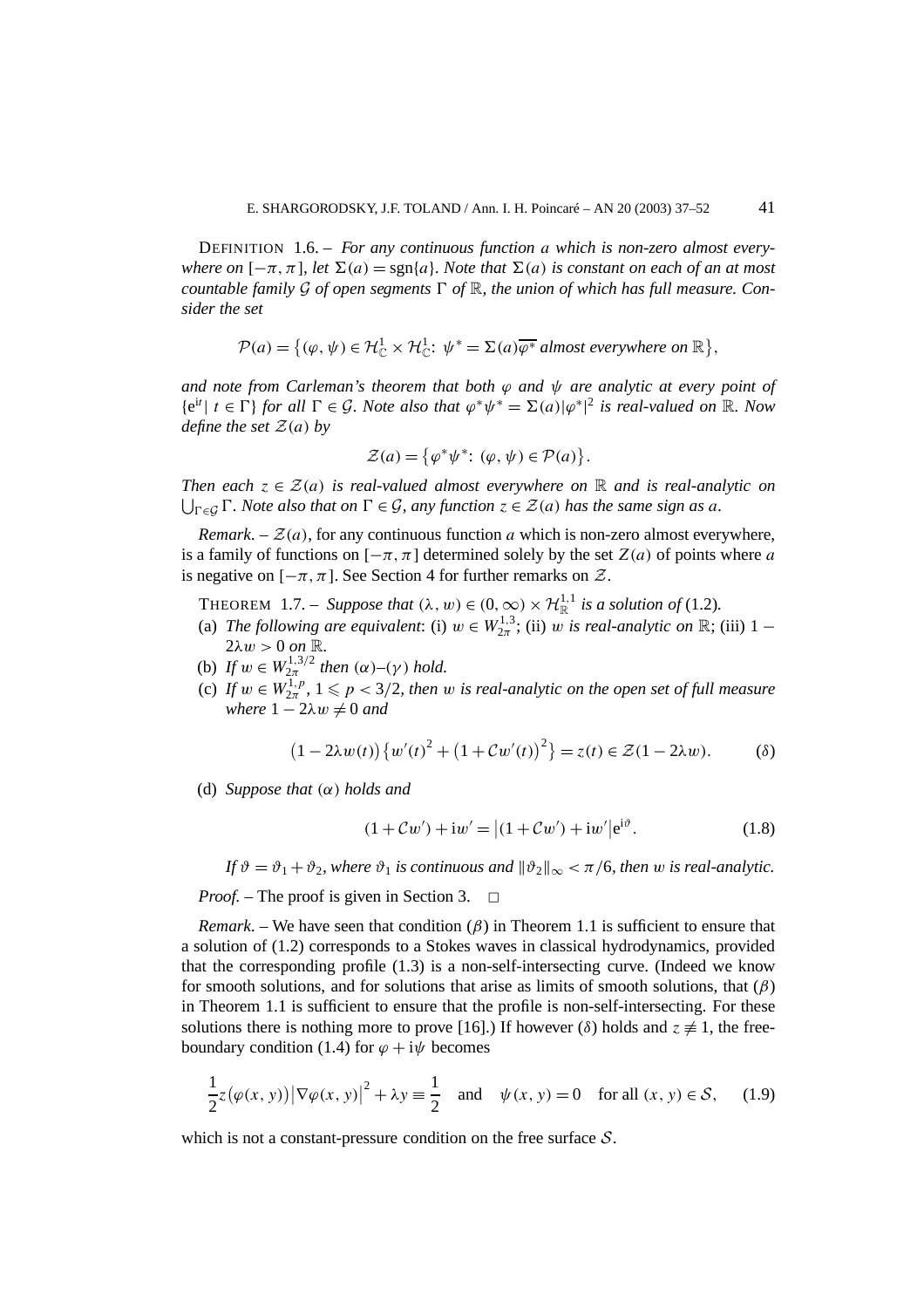Part (a) is a strong reminder of the intimate connection between the positivity of  $1 - 2\lambda w$  in Eq. (1.2) and the regularity of *w*. Also  $(\hat{\lambda}, \hat{w})$  in Theorem 1.1 shows the sense in which  $p = 3$  in part (a) is sharp. In that example  $\vartheta$  is continuous everywhere on  $[-\pi,\pi]$  except at 0 where it jumps by  $\pi/3$ . It can, therefore, be represented in the form  $\vartheta = \vartheta_1 + \vartheta_2$ , where  $\vartheta_1$  is continuous and  $\|\vartheta_2\|_{\infty} = \pi/6$ , but  $\|\vartheta_2\|_{\infty}$  cannot be made less than  $\pi/6$ , so part (d) is sharp. (There are however real-analytic solutions with  $\sup |\vartheta| > \pi/6$ , see [10].) Part (b) shows how Bernoulli's condition follows if  $w \in W^{1,3/2}_{2\pi}$ .

A question remains: "are there solutions of (1.2) for which the Bernoulli condition (*β*) fails?" In part (c) it is shown that, although we are unable to settle this basic question, in all cases the solutions  $w \in \mathcal{H}^{1,1}_{\mathbb{R}}$  of (1.2) satisfy a generalised Bernoulli condition. This is considered in Section 4, where it is shown that the generalised Bernoulli condition is the best that can be predicted by the linear theory which is developed in Section 2. Therefore, if the true Bernoulli condition (1.4) holds, it must be a further consequence of (1.2). In Section 4 we examine this condition when  $1 - 2\lambda w$  changes sign finitely often and we observe its particularly explicit form when  $1 - 2\lambda w$  changes sign exactly twice.

#### **2. Basic Riemann–Hilbert theory**

Before we go any further we record a result the proof of which is identical to that of Theorem 1.1 (see [15]) and Lemma 1.4.

PROPOSITION 2.1. – *Suppose that*  $\Phi, \Psi \in \mathcal{H}_{\mathbb{C}}^1$ ,  $\Phi \not\equiv 0$ ,  $a \in L_{2\pi}^{\infty}$  *is real-valued and*  $\Psi^* = a \overline{\Phi^*}$ . Then the following are equivalent.

- (a) *a has the same sign almost everywhere.*
- (b)  $a|\Phi^*|^2$  = const *almost everywhere.*
- (c)  $|a||\Phi^*|^2 \in L^1_{2\pi}$ .
- (d)  $a|\Phi^*|^2$  *is bounded above* (*or below*).

*Proof.* – Since the fact that (c) implies (b) is relevant in the proof of Theorem 2.2, we sketch a proof in the present notation. For the rest, see [15]. Suppose (c) and (2.1) hold and that  $\Psi \neq 0$ . (If  $\Psi \equiv 0$  the result is trivial.) Then  $\Psi^{2*} = a^2 \overline{\Phi^{2*}}$  and, by the remarks before Smirnov's Theorem 1.2,  $\log |a| \in L^1_{2\pi}$ . Let

$$
K = \mathcal{O}(a)
$$
,  $F(z) = \frac{\Psi^2(z)}{K(z)}$  and  $G(z) = K(z)\Phi^2(z)$ ,  $z \in D$ .

Then  $F^* = \overline{G^*}$ , and from the properties (A)–(D) of an outer function we find that

$$
|F(z)|, |G(z)| \leq |{\mathcal O}(G^*)(z)|, \quad z \in D
$$

(cf. the proof of Theorem 1.7(c)). Since  $G^* \in L^1_{2\pi}$  by hypothesis, we find that  $F, G \in$  $\mathcal{H}_{\mathbb{C}}^1$ . Thus both are constants. Hence  $(\Psi \Phi)^2 = FG = \text{constant}$ . Therefore  $\Psi \Phi$  is a constant on  $D$ , and (b) follows.

Let  $C_{2\pi}^{\alpha}$  denote the space of  $2\pi$ -periodic functions on R which are Hölder continuous with exponent  $\alpha \in (0, 1]$ , where  $\alpha = 1$  means Lipschitz continuity. Let  $a \in C^{\alpha}_{2\pi}$ , and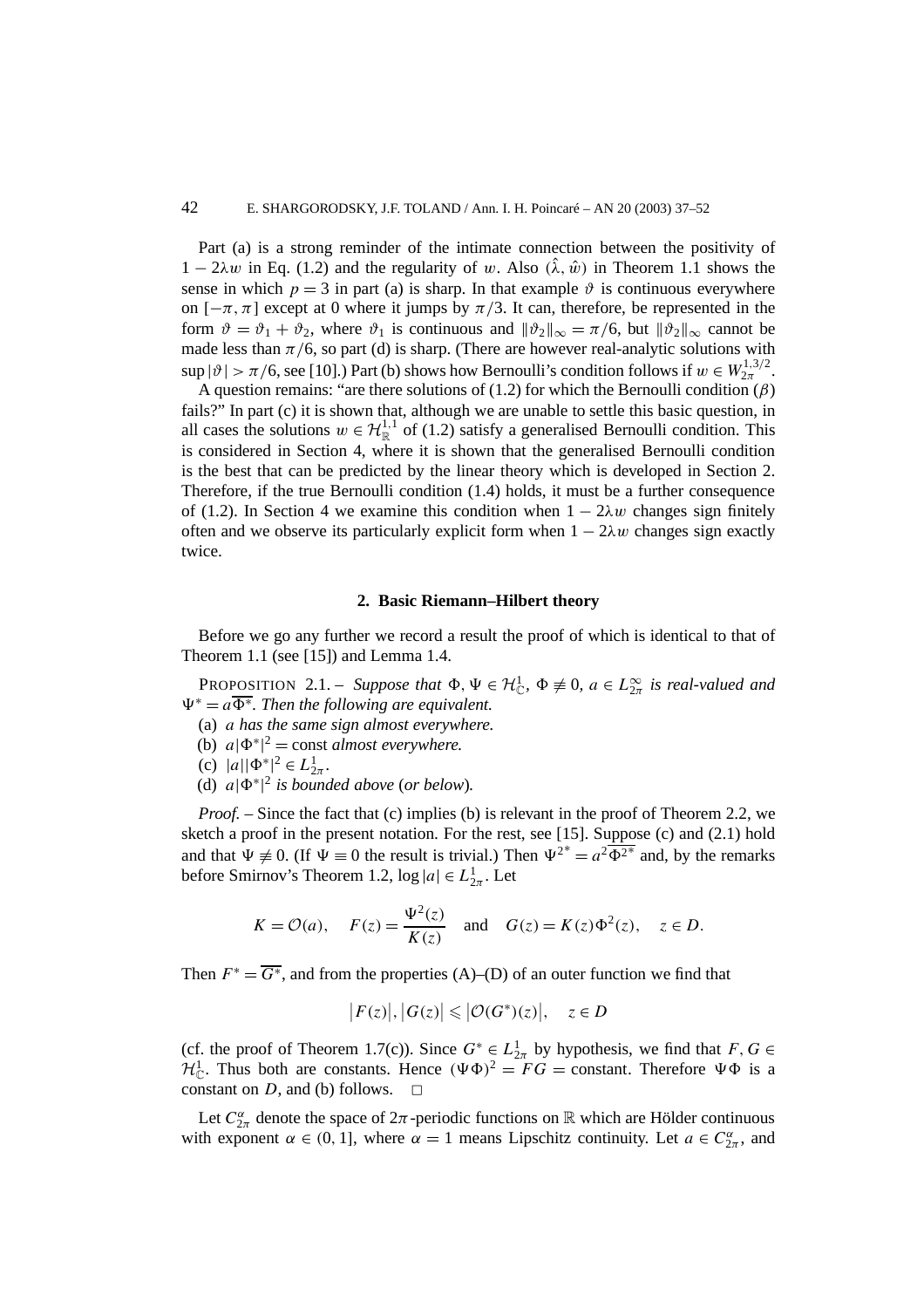consider the problem

$$
\Psi^* = a\overline{\Phi^*}, \quad \text{where } \Phi, \Psi \in \mathcal{H}_{\mathbb{C}}^p, \ 1 \leqslant p \leqslant \infty. \tag{2.1}
$$

THEOREM 2.2. – *Suppose a changes sign. Then* (2.1) *does not have non-trivial solutions if*

$$
p \geqslant \frac{2}{1+\alpha}.\tag{2.2}
$$

*Remark*. – The example in the remark following Lemma 4.2 shows that Theorem 2.2 is sharp.

*Proof.* – Let  $\xi, \eta \in L_{2\pi}^p$  be such that

$$
\Psi^* = \xi + i(c + C\xi) \quad \text{and} \quad \Phi^* = \eta + i(d + C\eta),
$$

where *c, d* are real constants. Then

$$
\xi = a\eta
$$
 and  $c + C\xi = -a(d + C\eta)$ .

Hence

$$
\mathcal{C}(a\eta) + a\mathcal{C}\eta + c + da \equiv 0.
$$

Define  $Q_a(\eta)$  by  $Q_a(\eta)(t) = a(t)\mathcal{C}\eta(t) - \mathcal{C}(a\eta)(t)$ ,  $t \in [-\pi, \pi]$ . Then, by periodicity,

$$
\left|Q_a(\eta)(t)\right| = \left|\frac{1}{2\pi} \int_{t-\pi}^{t+\pi} \frac{(a(t) - a(s))\eta(s)}{\tan\frac{1}{2}(t-s)} ds\right| \leq \frac{\|a\|_{C_{2\pi}^{\alpha}}}{\pi} \int_{t-\pi}^{t+\pi} \frac{|\eta(s)|}{|2 \tan\frac{1}{2}(t-s)|^{1-\alpha}} ds
$$
  

$$
\leq \frac{\|a\|_{C_{2\pi}^{\alpha}}}{\pi} \int_{t-\pi}^{t+\pi} \frac{|\eta(s)|}{|t-s|^{1-\alpha}} ds \leq \frac{\|a\|_{C_{2\pi}^{\alpha}}}{\pi} \int_{-2\pi}^{2\pi} \frac{|\eta(s)|}{|t-s|^{1-\alpha}} ds.
$$

Since  $\eta \in L_{2\pi}^p \subset L_{2\pi}^{2/(1+\alpha)}$ , the Hardy–Littlewood–Sobolev inequality [9, p. 98] gives that the right hand side is in  $L^{2/(1-\alpha)}(\mathbb{R})$ , and therefore  $\mathcal{Q}_a(\eta)$  is in  $L^{2/(1-\alpha)}_{2\pi}$ . Since

$$
2aC\eta = Q_a(\eta) - c - da
$$
 and  $2C(a\eta) = -Q_a(\eta) - c - da$ ,

we find that  $aC\eta$ ,  $C(a\eta) \in L_{2\pi}^{2/(1-\alpha)}$ . Hence, by the Riesz theorem,  $a\eta \in L_{2\pi}^{2/(1-\alpha)}$ , and it follows from Hölder's inequality that  $\Psi^* \Phi^* = a \{\eta^2 + (d + \mathcal{C}\eta)^2) \in L^1_{2\pi}$ . However, this means that  $|a||\Phi^*|^2 \in L^1_{2\pi}$  and hence *a* does not change sign, by Proposition 2.1.  $\Box$ 

COROLLARY 2.3. – *Suppose*  $a \neq 0$  *and*  $a(t_0) = 0$  *for some*  $t_0 \in [0, 2\pi]$ *. Then* (a) (2.1) *does not have non-trivial solutions if*  $p \ge 2/\alpha$ , *and* (b) *if*  $a^{-1} \notin L^1_{2\pi}$  *and*  $p \ge 2$ , (2.1) *does not have non-trivial solutions.*

*Proof. –* Because of Theorem 2.2 we only need to consider the case when *a* does not change sign. Multiplying  $\Phi$  by  $-1$  if necessary, we can assume that  $a \ge 0$ . As in the proof of Proposition 2.1,  $\log a \in L^1_{2\pi}$ . Suppose that  $(\Phi, \Psi) \in \mathcal{H}_{\mathbb{C}}^p \times \mathcal{H}_{\mathbb{C}}^p$  is a non-trivial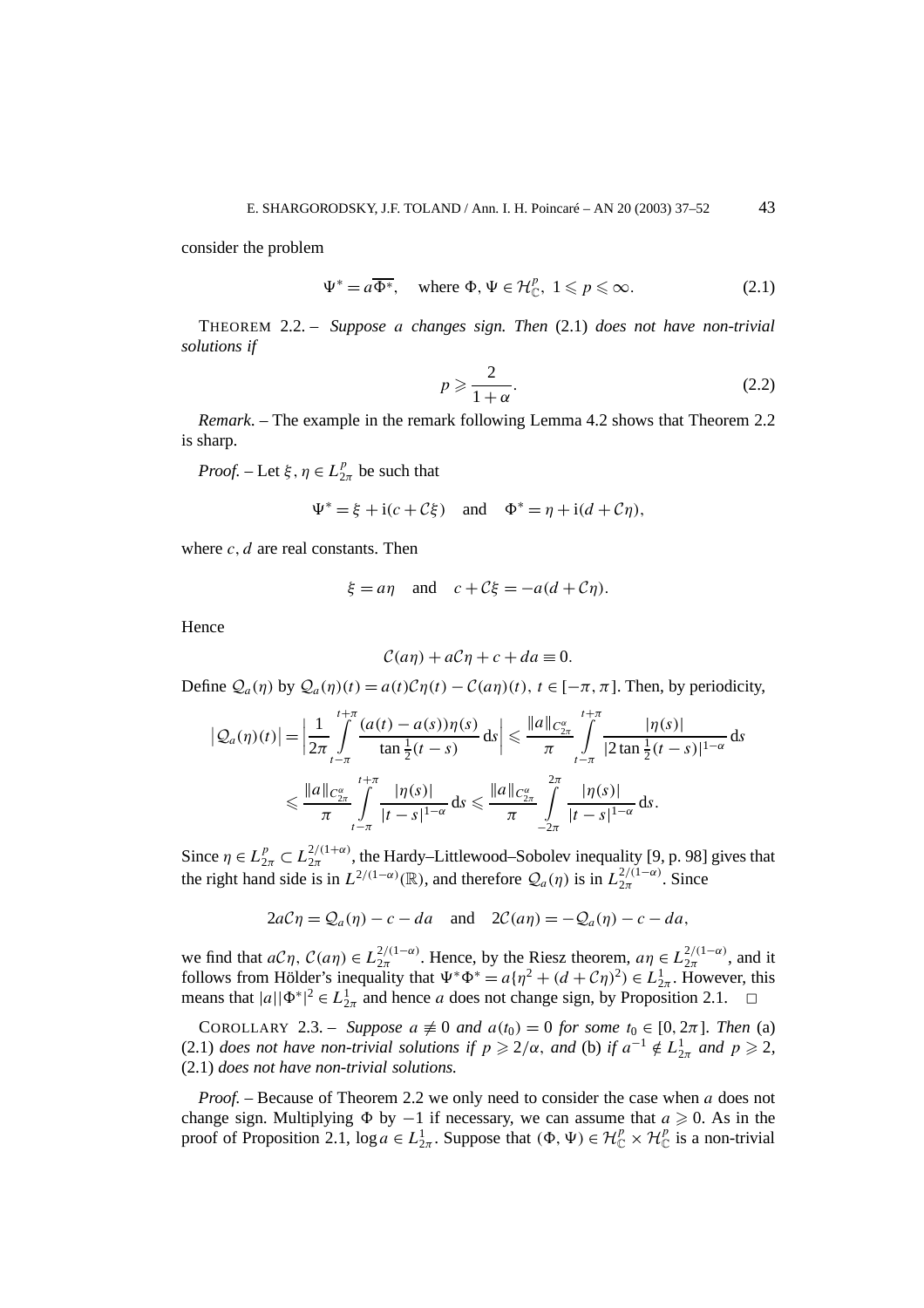solution of (2.1) and let  $F = \Psi/H$  and  $G = H\Phi$ , where  $H = \mathcal{O}(\sqrt{a})$ . From properties (A)–(D) of outer functions it follows, as in the proof of Theorem 1.1, Proposition 2.1 and Theorem 1.7(c) below, that  $F, G \in \mathcal{H}_{\mathbb{C}}^p$ ,  $F^* = \overline{G^*}$  and hence  $G \equiv b = \text{const.}$  Since  $\Phi$  ≢ 0, *b* ≠ 0. We have  $\Phi$  = *bH*<sup>-1</sup>. Therefore

$$
|\Phi^*(t)| = \text{const}| \sqrt{a(t)}|^{-1} \ge \text{const}|t - t_0|^{-\alpha/2} > 0.
$$

Thus  $\Phi$  cannot belong to  $\mathcal{H}_{\mathbb{C}}^p$  if  $p \geq 2/\alpha$ . This proves (a). It follows from the equality  $|\Phi^*|^2 = |b|^2 a^{-1}$  that if  $a^{-1} \notin L^1_{2\pi}$  then  $\Phi^* \notin L^2_{2\pi}$ , which proves (b).  $□$ 

## **3. Proof of Theorem 1.7**

LEMMA 3.1. – Let  $(\lambda, w) \in (0, \infty) \times \mathcal{H}_{\mathbb{R}}^{1,1}$  be a solution of (1.2). Then  $\log|1 - \lambda|$  $2\lambda w \in L^1_{2\pi}$  and  $1 - 2\lambda w > 0$  *on a set of positive measure.* 

*Proof.* – Let *W*,  $U \in \mathcal{H}_{\mathbb{C}}^1$  be defined following (1.5) so that Eq. (1.6) holds. It follows from  $W^* = w' + i(1 + Cw')$  and  $U^* = -i(u + iCu)$ ,  $u = 1 - C((1 - 2\lambda w)w')$  that

$$
W(0) = i, \qquad U(0) = -i. \tag{3.1}
$$

Hence  $W, U \neq 0$  and it follows from (1.6) that  $\log |1 - 2\lambda w| = \log |U^*| - \log |W^*| \in$  $L^1_{2\pi}$ .

An integration of (1.2) gives that

$$
\int_{-\pi}^{\pi} w \, dt = -\int_{-\pi}^{\pi} w \mathcal{C} w' \, dt = -2\pi \sum_{k \in \mathbb{Z}} |k| |a_k|^2 < 0,
$$

where the  $a_k$  are the Fourier coefficients of *w*. This implies that  $w < 0$  on a set of positive measure. So,  $1 - 2\lambda w > 0$  on a set of positive measure.  $\Box$ 

(a) If  $1 - 2\lambda w > 0$  on  $\mathbb R$  then  $(\alpha) - (\gamma)$  hold and it follows that  $w \in W_{2\pi}^{1,2}$ . Therefore, by the result of  $[2]$ ,  $w$  is real-analytic on  $\mathbb{R}$ . Thus (iii) implies (i) and (ii). Now suppose that (i) holds. Then  $1 - 2\lambda w \in C_{2\pi}^{2/3}$ , by Hölder's inequality, and *U*,  $W \in H^3_{\mathbb{C}}$  in (1.6). Corollary 2.3 implies that  $1 - 2\lambda w$  is nowhere zero, i.e.  $1 - 2\lambda w > 0$  on R (by Lemma 3.1). This proves that (i) implies (iii) and (ii). Since (ii) implies (i) the proof is complete.

(b) By Theorem 1.1 it will suffice to show that  $1 - 2\lambda w > 0$  almost everywhere. Now  $w \in C_{2\pi}^{1/3}$  and  $U, W \in H_{2\pi}^{3/2}$  in (1.6), since  $w' \in L_{2\pi}^{3/2}$ , and it is immediate from Theorem 2.2 that  $1 - 2\lambda w$  does not change sign, i.e.  $1 - 2\lambda w > 0$  almost everywhere (by Lemma 3.1).

(c) The continuous function  $1 - 2\lambda w$  is non-zero on a set of full measure (see Lemma (c) The continuous function  $1 - 2\lambda w$  is non-zero on a set of 3.1). Let  $\sigma = \Sigma(1 - 2\lambda w)$  and let  $H = \mathcal{O}(\sqrt{|1 - 2\lambda w|})$ . Then

$$
\left(\frac{U}{H}\right)^* = \sigma \, \overline{(HW)^*}.
$$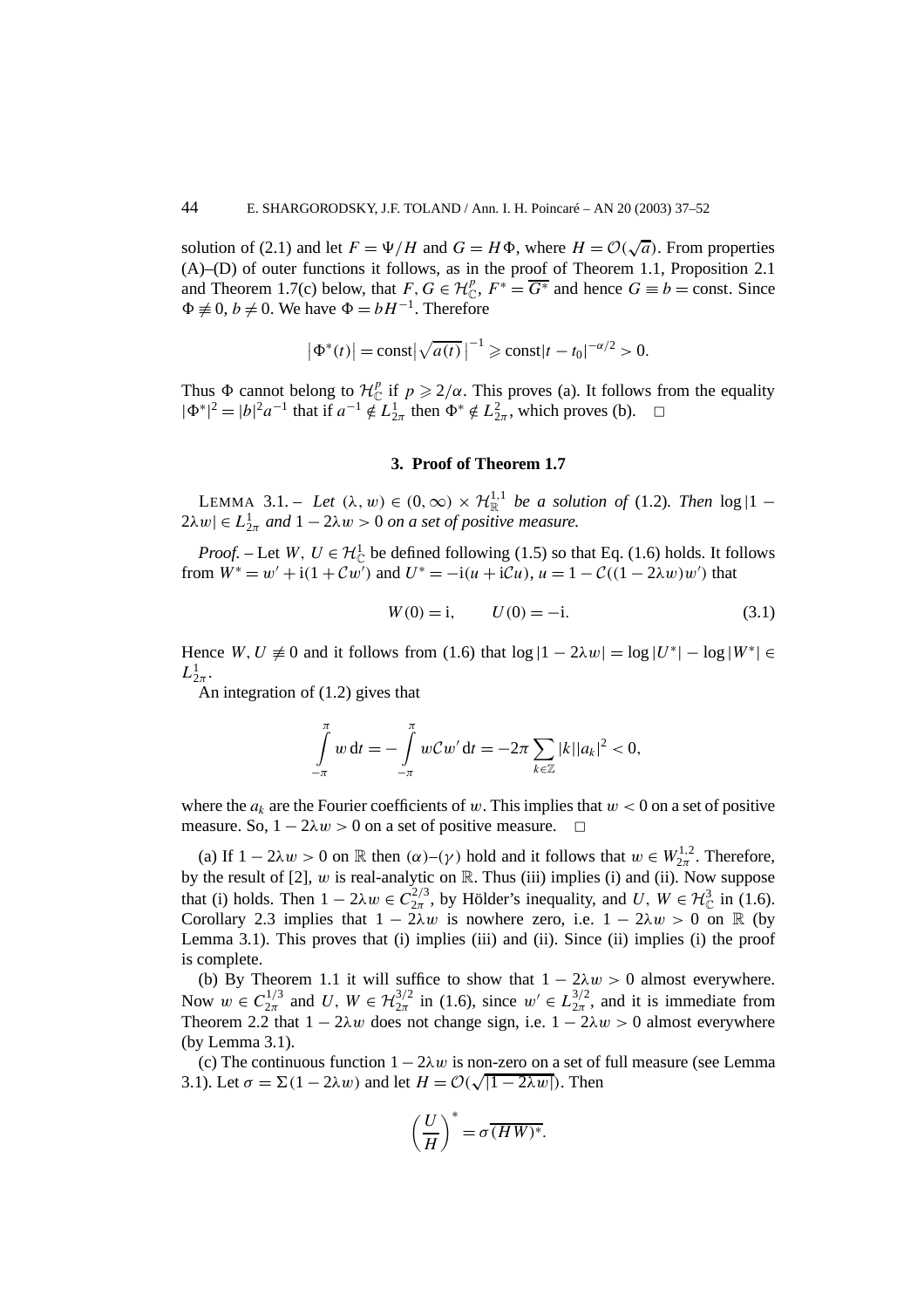Note that

$$
\left|\frac{U(z)}{H(z)}\right| \leq \left|\frac{\mathcal{O}(U^*)(z)}{\mathcal{O}(\sqrt{|1-2\lambda w|})(z)}\right| = \left|\mathcal{O}\left(\frac{U^*}{H^*}\right)(z)\right| = \left|\mathcal{O}(H^*W^*)(z)\right|
$$
  
=  $|\mathcal{O}(W^*)(z)||\mathcal{O}(\sqrt{|1-2\lambda w|})(z)|$ 

and  $|O(\sqrt{|1-2\lambda w|})^*W^*| \in L^1_{2\pi}$ . Now, by Smirnov's theorem, both  $U/H$  and  $HW$  are in  $\mathcal{H}_{\mathbb{C}}^1$  and therefore  $(HW, U/H) \in \mathcal{P}(1-2\lambda w)$  and  $U^*W^* = z \in \mathcal{Z}(1-2\lambda w)$ . However  $U^*W^* = (1 - 2\lambda w)|W^*|^2$ . To complete the proof it remains to establish that *w* is realanalytic on  $\Gamma$ ,  $\Gamma \in \mathcal{G}$ . Since  $z \in \mathcal{Z}(1 - 2\lambda w)$  is real-analytic on  $\Gamma$ , it follows from a bootstrap argument, exactly as in the local regularity theory in [15, Appendix], that *w* is *C*<sup>1*,α</sup>*-smooth on  $\Gamma$ . The function  $\varphi = \varphi_{\text{Re}} + i\varphi_{\text{Im}} := HW$  is analytic on  $\{e^{it} | t \in \Gamma\}$  (see</sup> Definition 1.6). Further,

$$
w' + i(1 + Cw') = W^* = \frac{\varphi^*}{\mathcal{O}(\sqrt{|1 - 2\lambda w|})}
$$

$$
= \frac{\varphi^*}{\sqrt{|1 - 2\lambda w|}} \exp\left(i\mathcal{C}\left(\log\frac{1}{\sqrt{|1 - 2\lambda w|}}\right)\right).
$$

Let  $v := \log(\sqrt{|1 - 2\lambda w|})^{-1}$  and  $s := \text{sgn}\{1 - 2\lambda w\} = \text{const} \in \{\pm 1\}$  on  $\Gamma$ . Then

$$
w = \frac{1}{2\lambda} \left( 1 - \frac{s}{e^{2v}} \right)
$$
 and  $v' = s\lambda e^{3v} (\varphi_{Re} \cos Cv - \varphi_{Im} \sin Cv).$ 

Let  $u := Cv$ . Then

$$
v' = \text{const} e^{3v} (\varphi_{\text{Re}} \cos u - \varphi_{\text{Im}} \sin u).
$$

Since *w* is  $C^{1,\alpha}$ -smooth on  $\Gamma$ , so is *v*, and hence *u* (cf. [15, Appendix]). Now it follows from Lewy's theorem (see [8], [14, Section 4]) that *u* and *v* are real-analytic on  $\Gamma$ . Since  $v \rightleftarrows w$  is a locally invertible analytic diffeomorphism, the analyticity of *w* follows from that of *v*.

(d) The Riemann–Hilbert theory in [15] leads from Eq. (1.2) to equation

$$
(1 - 2\lambda w) \{w'^2 + (1 + Cw')^2\} \equiv 1,
$$

and in the process shows that

$$
W = i/H
$$
, where  $H(0) = 1$  (3.2)

(cf. the remark at the beginning of Section 4.2). Since  $H = \mathcal{O}(\sqrt{1 - 2\lambda w})$ ,

$$
w' + i(1 + Cw') = W^* = \frac{ie^{-iC \log \sqrt{1 - 2\lambda w}}}{\sqrt{1 - 2\lambda w}}.
$$
 (3.3)

So (1.8) implies  $C \log \sqrt{1 - 2\lambda w} = \vartheta + \vartheta_0$ , where  $\vartheta_0$  is a measurable  $2\pi$ -periodic function such that  $\vartheta_0(t) \in 2\pi \mathbb{Z}$  almost everywhere. Let us prove that  $\vartheta_0$  is constant. Function such that  $v_0(t) \in 2\pi \mathbb{Z}$  almost everywhere. Let us prove that  $v_0$  is constant.<br>Since  $1/\sqrt{1-2\lambda w} = |W^*| \in L^1_{2\pi}$  and *w* is bounded,  $\log \sqrt{1-2\lambda w} \in L^p_{2\pi}$  for any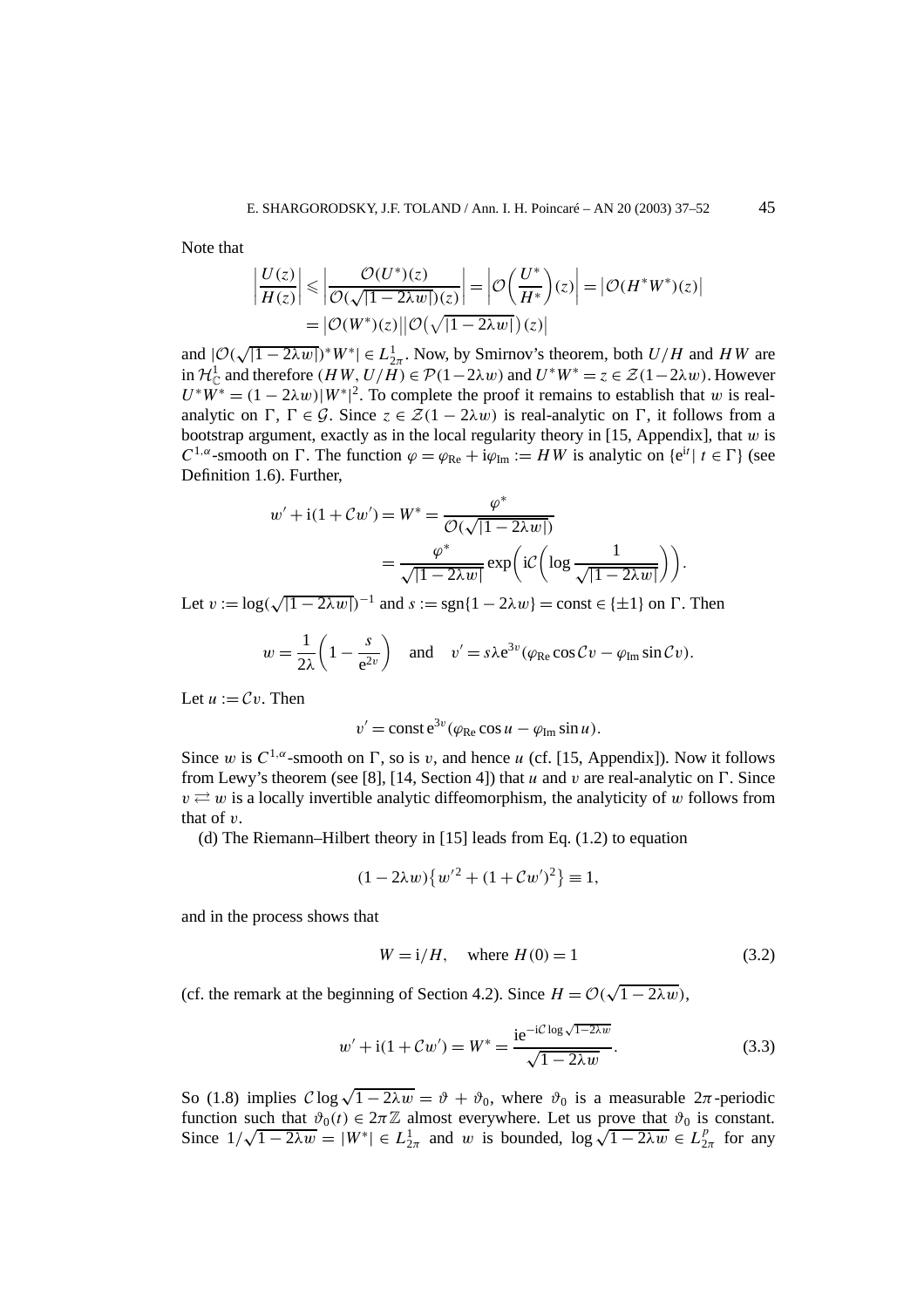$p < \infty$ . By Riesz's theorem  $\vartheta + \vartheta_0$ , and hence  $\vartheta_0$ , also belong to  $L_{2\pi}^p$  for any  $p < \infty$ . Now  $|H(0)| = 1$  implies that  $\log \sqrt{1 - 2\lambda w}$  has zero mean on  $[-\pi, \pi]$  and therefore  $C\vartheta + C\vartheta_0 = -\log\sqrt{1 - 2\lambda w}$ . Consequently

$$
e^{-\mathcal{C}\vartheta_0} = \sqrt{1-2\lambda w} e^{\mathcal{C}\vartheta}.
$$

It follows from [18, Vol. I, Chapter VII, Theorem (2.11)] that  $e^{C\vartheta} \in L^3_{2\pi}$ . Therefore  $e^{-C\vartheta_0} \in L^3_{2\pi}$  and there exists a function  $\Upsilon \in H^3_{\mathbb{C}}$  such that  $\Upsilon^* = e^{i(\vartheta_0 + iC\vartheta_0)}$ . Since  $\vartheta_0(t) \in 2\pi \mathbb{Z}$ , we get  $\Upsilon^* \geq 0$ . Thus  $\Upsilon$  is constant (see the proof of Lemma 1.4) and  $\vartheta_0$  is also constant.

So  $C\vartheta = -\log \sqrt{1 - 2\lambda w}$  and  $|W^*| = e^{C\vartheta} \in L^3_{2\pi}$ . Finally,  $w' \in L^3_{2\pi}$  and so *w* is real analytic by part (a). This completes the proof.

*Remark*. – One can give a simpler proof of Theorem 1.7(d) in the case  $\vartheta_1 \equiv 0$ , i.e. when  $\beta := ||\vartheta||_{\infty} < \pi/6$ . Indeed, let us consider the *outer* function  $V = -iW$ . It follows from (1.8) that

$$
V^* \in \mathcal{A}_{\beta} := \{ \zeta = r e^{i\theta} \in \mathbb{C} : |\theta| \leq \beta, r \geq 0 \}.
$$

Since the angle  $A_\beta$  is convex and closed, the Poisson formula (see, e.g., [7, 1<sup>°</sup>, B, Chapter II]) implies that  $V(z) \in A_\beta$ ,  $|z| < 1$ . Therefore Re  $V^{\frac{\pi}{2\beta}}(z) \ge 0$ ,  $|z| < 1$  and hence  $V^{\frac{\pi}{2\beta}} \in \mathcal{H}_{\mathbb{C}}^p$  for any  $p < 1$  (see, e.g., [6, Exercise 13(a), Chapter II]). Since  $\frac{\pi}{2\beta} > 3$ , we have  $V^3 \in \mathcal{H}_{\mathbb{C}}^1$ , i.e.  $V \in \mathcal{H}_{\mathbb{C}}^3$ , i.e.  $w \in W_{2\pi}^{1,3}$ . Thus *w* is real analytic by part (a).

# **4.**  $\mathcal{P}(a)$  and  $\mathcal{Z}(a)$

The purpose of this section is to describe the set  $P(a)$ , introduced in Definition 1.6, in the case when *a* changes sign finitely often. (To describe  $P(a)$  in general is a more formidable task.) We then examine the special case of *a* which changes sign twice.

## **4.1.** *a* **changes sign finitely often**

Changing the independent variable if necessary, suppose that  $a(0) < 0$  and that there exist points

$$
0 < t_1 < t_2 < \cdots < t_{2n-1} < t_{2n} < 2\pi
$$
\n(4.1)

such that

$$
a(t) \ge 0
$$
 if  $t \in [t_{2k-1}, t_{2k}], k = 1, ..., n$ , and  $a(t) < 0$  otherwise. (4.2)

We consider the problem (recall Definition 1.6)

$$
\psi^* = \Sigma(a)\overline{\varphi^*} \text{ almost everywhere}, \quad \varphi, \psi \in \mathcal{H}_{\mathbb{C}}^1. \tag{4.3}
$$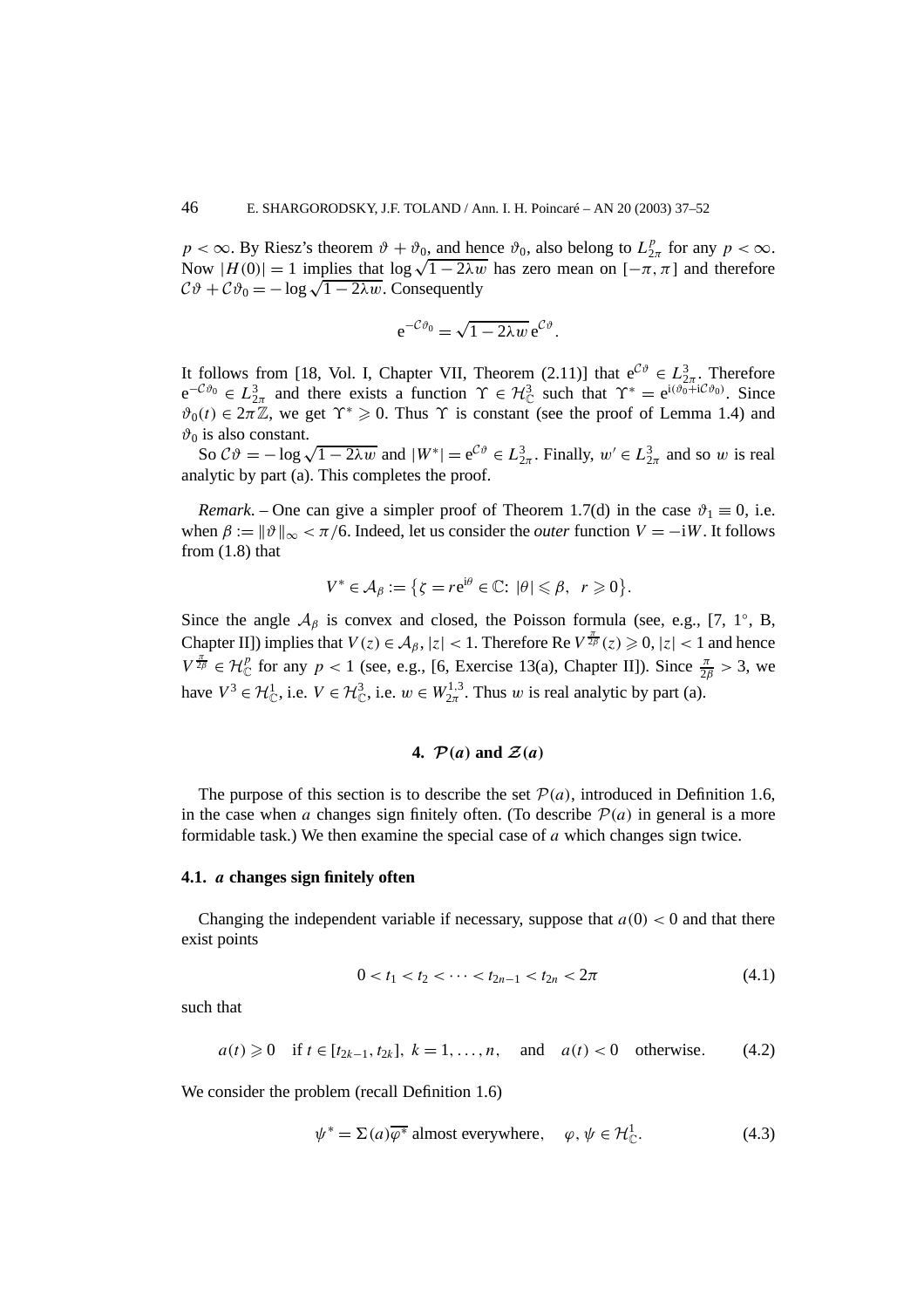LEMMA 4.1 (Cf. [5, §41], [11, §78]). – *Suppose that* (4.1) *and* (4.2) *hold. Then every solution of* (4.3) *is of the form*

$$
(\varphi, \psi) = \left( \sum_{k=0}^n \overline{c}_k \varphi_k, \sum_{k=0}^n c_k \psi_k \right),
$$

*where, for*  $k \in \{0, \ldots, n\}$ *,*  $c_k$  *are complex numbers,* 

$$
\psi_0(z) = X(z), \qquad \varphi_0(z) = X(z);
$$
  
\n
$$
\psi_k(z) = \frac{X(z)}{z - e^{itz_{k-1}}}, \qquad \varphi_k(z) = \frac{e^{itz_{k-1}}ZX(z)}{e^{itz_{k-1}} - z},
$$
\n(4.4)

*and*

$$
X(z) = i \prod_{k=1}^{n} \left( \frac{z e^{-\frac{1}{2} i t_{2k-1}} - e^{\frac{1}{2} i t_{2k-1}}}{z e^{-\frac{1}{2} i t_{2k}} - e^{\frac{1}{2} i t_{2k}} \right)^{1/2}, \quad z \in D.
$$
 (4.5)

*Here*  $\zeta^{1/2}$  *is analytic in the complex plane cut along*  $(-\infty, 0]$  *and is positive on*  $(0, +\infty)$ *. These solutions belong to*  $\mathcal{H}_{\mathbb{C}}^q$ ,  $q < 2$  *and do not belong to*  $\mathcal{H}_{\mathbb{C}}^2$ .

*Proof. –* It is not difficult to see that

$$
X_k(z) = \frac{ze^{-\frac{1}{2}iz_{k-1}} - e^{\frac{1}{2}iz_{k-1}}}{ze^{-\frac{1}{2}iz_k} - e^{\frac{1}{2}iz_k}}, \quad |z| \neq 1,
$$

is a conformal mapping of the open unit disk onto the lower complex half-plane, and of the complement of the closed unit disk onto the upper half-plane with one point removed. Moreover,

$$
X_k^*(t) = \frac{\sin \frac{t - t_{2k-1}}{2}}{\sin \frac{t - t_{2k}}{2}}.
$$

In particular

$$
X_k^*(t) < 0 \quad \text{for all } t \in (t_{2k-1}, t_{2k}), \qquad X_k^*(t) > 0 \quad \text{for all } t \in [0, 2\pi] \setminus [t_{2k-1}, t_{2k}].
$$

Therefore  $X_k^{1/2}$  is analytic in the complex plane cut along the closed arc {e<sup>it</sup>:  $t_{2k-1} \leqslant t \leqslant$  $t_{2k}$ } and

$$
\begin{aligned} \left(X_k^{1/2}\right)^*(t) &> 0 \quad \text{for all } t \in [0, 2\pi] \setminus [t_{2k-1}, t_{2k}],\\ \left(X_k^{1/2}\right)^*(t) &= -i \left| \left(X_k^{1/2}\right)^*(t) \right| \quad \text{for all } t \in (t_{2k-1}, t_{2k}). \end{aligned}
$$

Since  $X = \mathbf{i} \prod_{k=1}^{n} X_k^{1/2}$ , we have

$$
X^{*}(t) = i |X^{*}(t)| \quad \text{for all } t \in [0, 2\pi] \setminus \bigcup_{k=1}^{n} [t_{2k-1}, t_{2k}] \quad \text{and}
$$

$$
X^{*}(t) > 0 \quad \text{for all } t \in \bigcup_{k=1}^{n} (t_{2k-1}, t_{2k}).
$$
(4.6)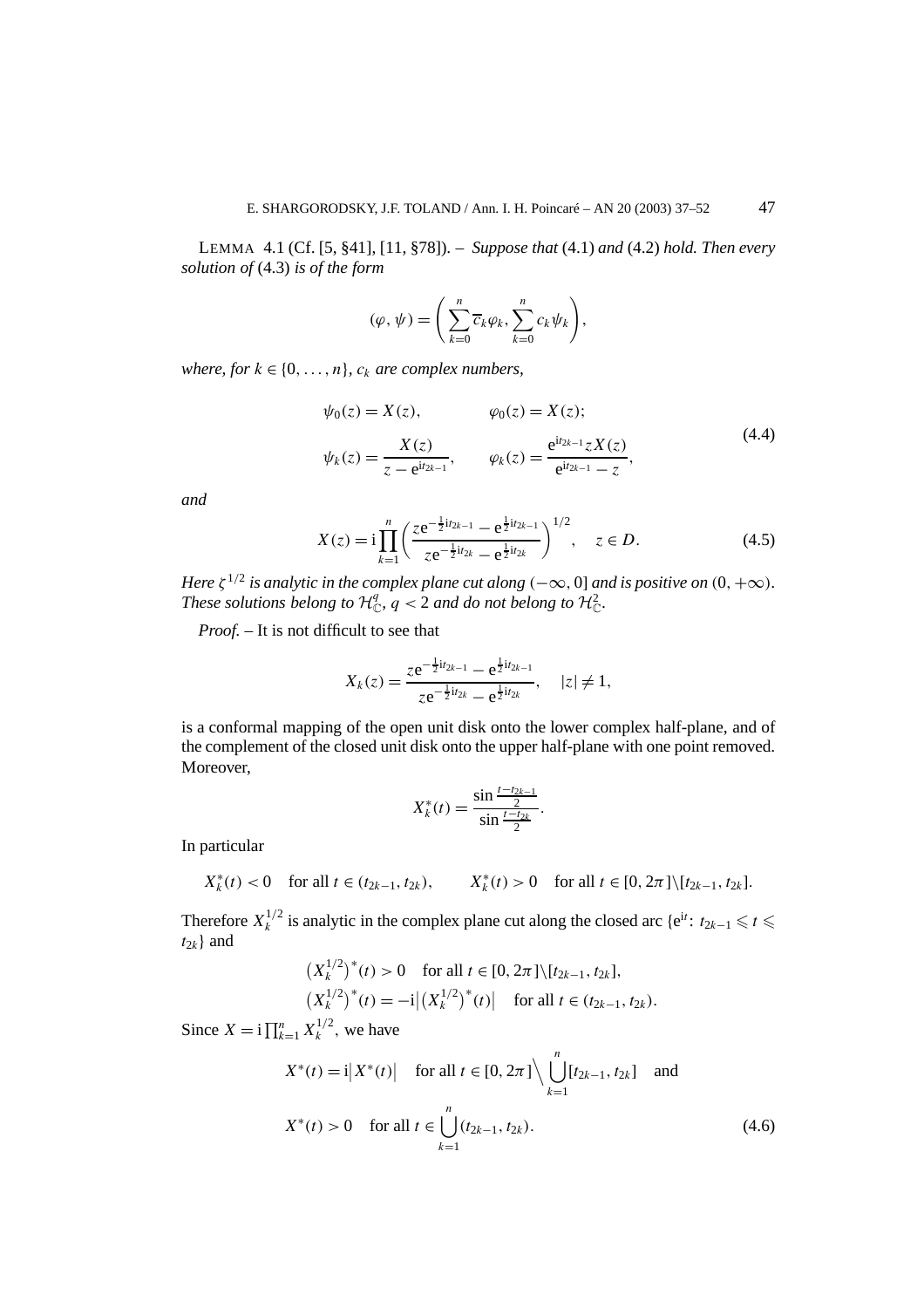Hence

$$
X^*(\overline{X^{-1}})^* = \Sigma(a). \tag{4.7}
$$

Let

$$
F := \frac{\psi}{X}, \qquad G := \frac{\varphi}{X}.
$$
\n(4.8)

Then (4.3) and (4.7) imply that

$$
F^* = \overline{G^*}. \tag{4.9}
$$

By Hölder's inequality,  $F, G \in \mathcal{H}_{\mathbb{C}}^{\tau}$ ,  $\tau < 2/3$ . It follows from Smirnov's theorem that  $F(z)\prod_{k=1}^{n}(z-e^{iz_{k-1}})$  defines a function in  $\mathcal{H}_{\mathbb{C}}^{1}$ . Let the coefficients  $\beta_1,\ldots,\beta_n\in\mathbb{C}$  be such that

$$
G_0(z) := G(z) \prod_{k=1}^n (z^{-1} - e^{-it_{2k-1}}) - \sum_{j=1}^n \beta_j z^{-j}
$$

is holomorphic in the open unit disk and put

$$
F_0(z) := F(z) \prod_{k=1}^n (z - e^{it_{2k-1}}) - \sum_{j=1}^n \overline{\beta_j} z^j.
$$

It is easy to see that  $F_0 \in \mathcal{H}_\mathbb{C}^1$  and  $F_0^* = \overline{G_0^*}$  (by (4.9)). From Smirnov's and Carleman's theorems it follows that  $G_0 \equiv \beta_0$ ,  $F_0 \equiv \overline{\beta_0}$  for some  $\beta_0 \in \mathbb{C}$ . Therefore

$$
F(z) = \frac{\sum_{j=0}^{n} \overline{\beta_j} z^j}{\prod_{k=1}^{n} (z - e^{itz_{k-1}})} = c_0 + \sum_{k=1}^{n} \frac{c_k}{z - e^{itz_{k-1}}}
$$
(4.10)

for some constants  $c_0, c_k \in \mathbb{C}$ . Define  $F(z)$  for  $|z| > 1$  by (4.10). Since

$$
G(z) = \frac{\sum_{j=0}^{n} \beta_j z^{-j}}{\prod_{k=1}^{n} (z^{-1} - e^{-it_{2k-1}})},
$$

we have

$$
G(z) = \overline{F(1/\overline{z})} = \overline{c_0} + \sum_{k=1}^{n} \overline{c_k} \frac{e^{itz_{k-1}}z}{e^{itz_{k-1}} - z},
$$

and the result follows from  $(4.8)$ .  $\Box$ 

LEMMA 4.2. – *Suppose* (4.1) *and* (4.2) *hold and*  $a \in C^{\alpha}_{2\pi}$ . If  $1 \leq p < \frac{2}{1+\alpha}$  *then every solution*  $(\Phi, \Psi)$  *of*  $(2.1)$  *is given by* 

$$
(\Phi, \Psi) = \left(\sum_{k=0}^{n} \overline{\alpha}_{k} f_{k}, \sum_{k=0}^{n} \alpha_{k} g_{k}\right), \quad \text{where } f_{k} := \varphi_{k}/H, \ g_{k} = H\psi_{k},
$$

$$
k = 0, \dots, n, \ H = \mathcal{O}(\sqrt{|a|}). \tag{4.11}
$$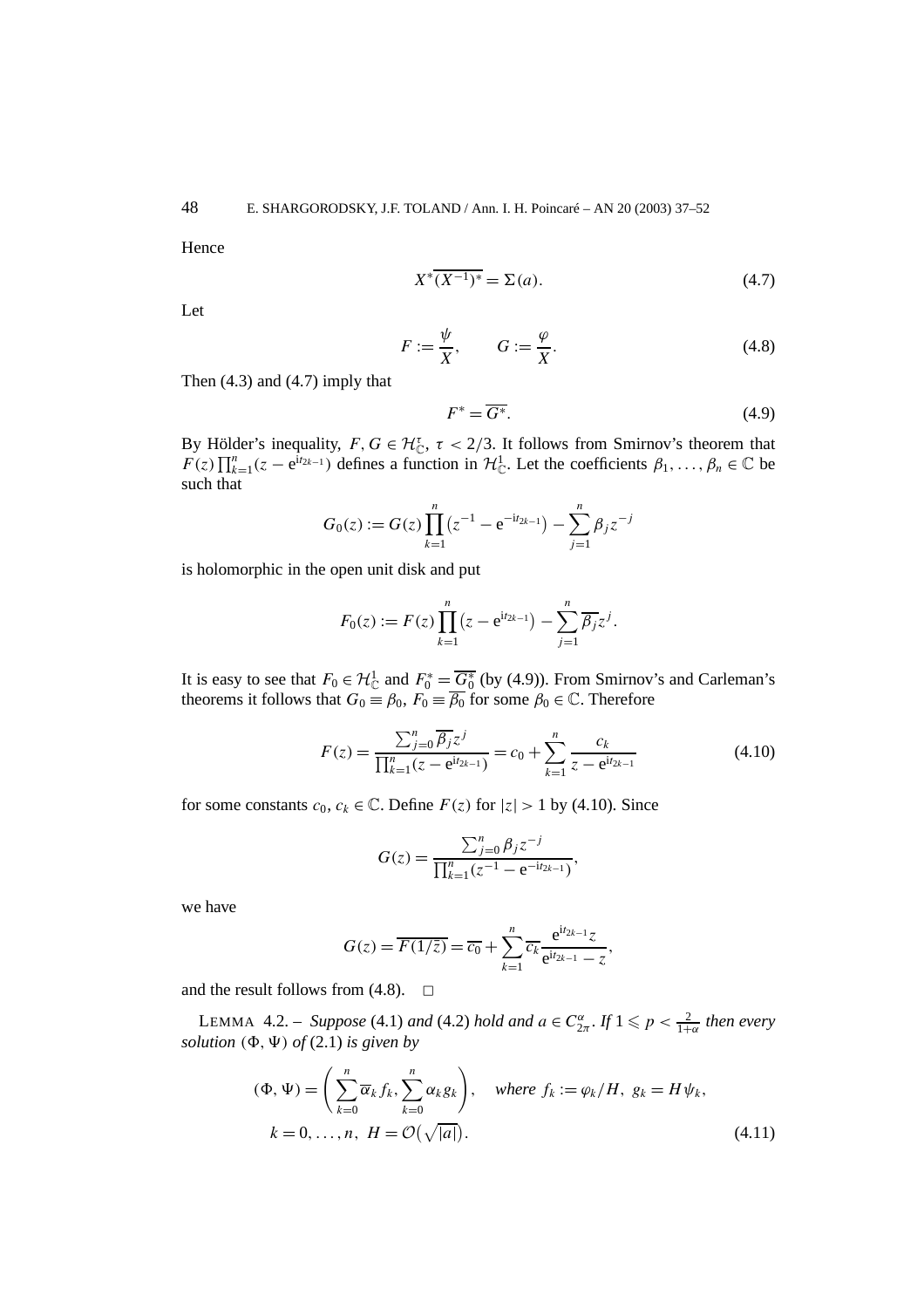*Proof.* – Suppose (2.1) has a non-trivial solution  $(\Phi, \Psi) \in \mathcal{H}_{\mathbb{C}}^p \times \mathcal{H}_{\mathbb{C}}^p$ . Let  $\varphi := \Phi H$ ,  $\psi := \Psi/H$ . Then  $\varphi, \psi \in H_{\mathbb{C}}^p$  (cf. the proof of Corollary 2.3). Since  $\varphi, \psi$  satisfy (4.3), they are given by linear combinations of  $\varphi_k$ ,  $\psi_k$ , as in the preceding lemma. Therefore  $\Phi$ , Ψ are given by linear combinations of  $f_k$  and  $g_k$ , with complex coefficients  $\alpha_k$ , as in  $(4.11). \square$ 

*Remark*. – Although this result does not assert the existence of solutions of Eq. (2.1) when  $1 \leq p < 2/(1 + \alpha)$ , there are many cases where such solutions exist and consequently, in the light of Theorem 2.2, the result is sharp. To see this, suppose that, in addition to satisfying (4.1) and (4.2),  $a \in C^{\alpha}_{2\pi}$ ,  $\alpha \in (0, 1]$ , has the property that  $|a|^{-1}$  ∈  $L_{2\pi}^q$  for all  $q < \alpha^{-1}$ . Then  $H \in \mathcal{H}_{\mathbb{C}}^{\infty}$  and  $H^{-1} \in \mathcal{H}_{\mathbb{C}}^{2q}$ , for all  $q < \alpha^{-1}$ . Therefore

$$
\Psi := H X \in \mathcal{H}_{\mathbb{C}}^p \quad \text{and} \quad \Phi := X/H \in \mathcal{H}_{\mathbb{C}}^p,
$$

for all  $p \in [1, 2/(1 + \alpha))$ . Since  $(\Phi, \Psi)$  is a non-trivial solution of (2.1) for any such choice of *a*, the result of Lemma 4.2 is optimal.

#### **4.2. 1 − 2***λw* **changes sign twice**

In the water-wave problem (1.6)

$$
a := (1 - 2\lambda w)
$$
 and  $U^* = a\overline{W^*}$ .

We have seen that if *a* changes sign only finitely many times then every solution of (1.6) is given by  $W = \sum \overline{\alpha}_k f_k$  and  $U = \sum \alpha_k g_k$ ,  $\alpha_k \in \mathbb{C}$ . By definition,  $H(0) \in (0, \infty)$  is real,  $f_k(0) = 0, k = 1, \ldots, n$ , and

$$
X(0) = ie^{-iL/4}
$$
 where  $\sum_{k=1}^{n} (t_{2k} - t_{2k-1}) =: L \in (0, 2\pi).$ 

We will use the following results from [13, Chapter 17, Theorem 17 and Exercise 19].

- (i)  $G \in \mathcal{H}_{\mathbb{C}}^1$  is an outer function  $(G = c\mathcal{O}(g)$  for some  $c \in \mathbb{C}$  with  $|c| = 1$  and *g* with  $\log |g| \in L^1_{2\pi}$ ) if and only if  $|G(0)| = \mathcal{O}(G^*)(0)$ .
- (ii) If  $G \in \mathcal{H}_{\mathbb{C}}^1$  is such that  $G^{-1} \in \mathcal{H}_{\mathbb{C}}^1$ , then *G* is an outer function.

*Remark*. – In the case when  $1 - 2\lambda w > 0$  almost everywhere we have seen that *Remark*. – In the case when  $1 - 2\lambda w > 0$  almost everywhere we have seen that  $|W^*|^{-2} = 1 - 2\lambda w$ ,  $1/W(z) = \text{const } \mathcal{O}(\sqrt{1 - 2\lambda w})(z)$  and therefore, by (ii), *W* is an  $|W^*| \leq 1 - 2\lambda w$ ,  $1/W(z) = \text{const } \mathcal{O}(\sqrt{1 - 2\lambda w})(z)$  and therefore, by (i), W is an outer function. Hence, by (i), in this case  $H(0) = \mathcal{O}(\sqrt{1 - 2\lambda w})(0) = \mathcal{O}((W^*)^{-1})(0) =$  $|W(0)|^{-1} = 1$  (see (3.1)).

Now we investigate the possible existence of a solution *w* of (1.2) for which  $a :=$ 1−2*λw* changes sign exactly twice. In the notation of the preceding section, and rotating the disc if necessary, let  $0 < t_1 = \gamma < t_2 = 2\pi - \gamma$  and  $a > 0$  in  $(\gamma, 2\pi - \gamma)$ . (Think of *γ* as being small, with  $\gamma = 0$  in the case of the Stokes wave of greatest height with a crest at  $t = 0$ .) Accordingly, from (4.11), there exists  $\alpha_k \in \mathbb{C}$ ,  $k = 0$ , 1 with

$$
U(z) = \left\{ \alpha_0 + \frac{\alpha_1}{z - e^{i\gamma}} \right\} X(z) H(z) \quad \text{and} \quad W(z) = \left\{ \overline{\alpha_0} + \frac{\overline{\alpha_1} z e^{i\gamma}}{e^{i\gamma} - z} \right\} \frac{X(z)}{H(z)},
$$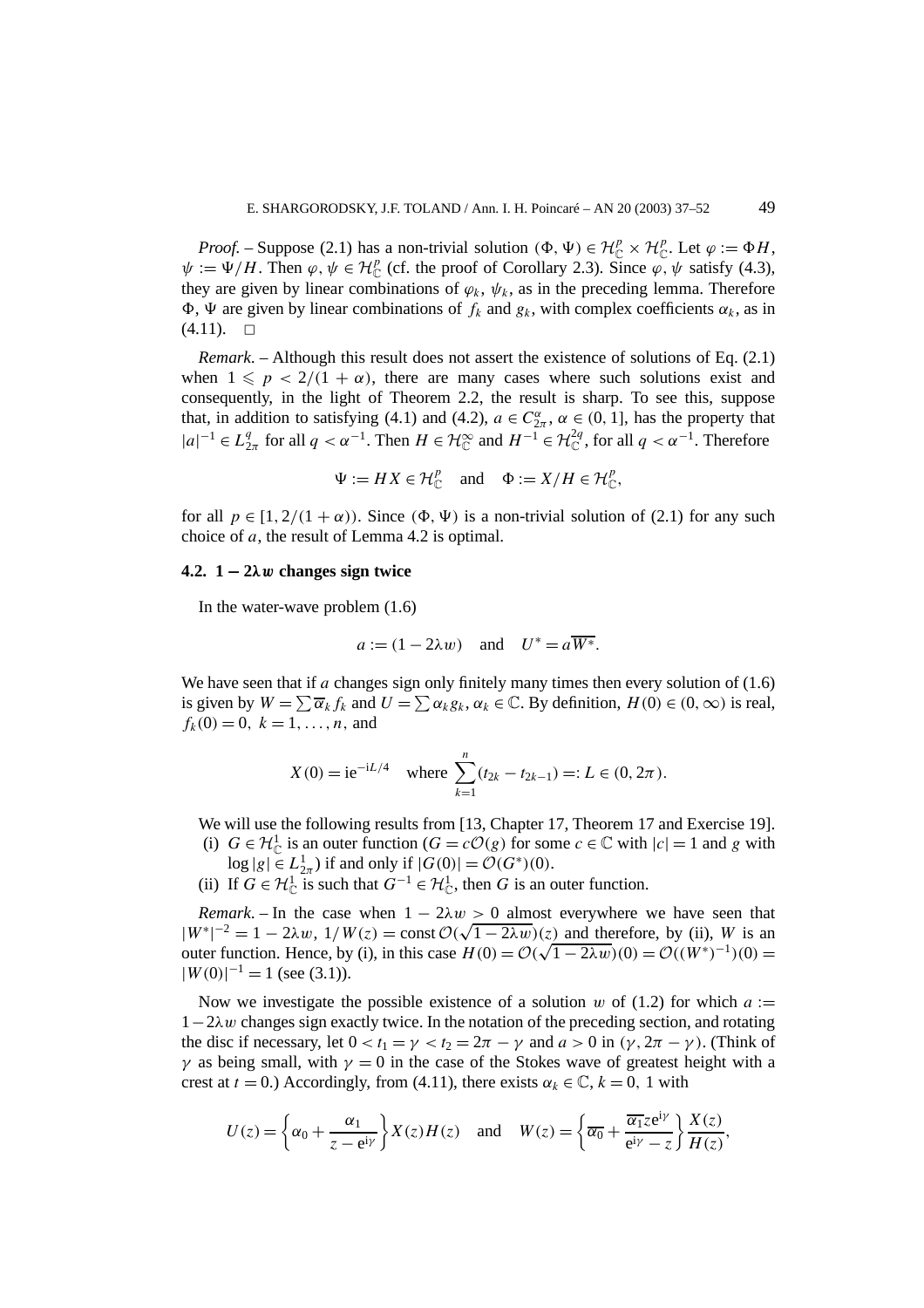50 E. SHARGORODSKY, J.F. TOLAND / Ann. I. H. Poincaré – AN 20 (2003) 37–52

where

$$
H(z) = \mathcal{O}(\sqrt{|a|})(z)
$$
 and  $X(z) = i \left( \frac{e^{\frac{1}{2}i\gamma} - ze^{-\frac{1}{2}i\gamma}}{ze^{\frac{1}{2}i\gamma} - e^{-\frac{1}{2}i\gamma}} \right)^{1/2}.$ 

Therefore

$$
-i = U(0) = {\alpha_0 - \alpha_1 e^{-i\gamma}} H(0)X(0),
$$
  
i = W(0) =  $\overline{\alpha_0}X(0)/H(0)$  and  $X(0) = e^{\frac{1}{2}i\gamma}$ 

(see (3.1)). Let  $h = H(0)$ . (Recall that  $h = 1$  when  $a > 0$  almost everywhere.) Then

$$
\alpha_0 = -i h e^{\frac{1}{2}i\gamma}
$$
 and  $\alpha_1 = \frac{ie^{\frac{1}{2}i\gamma}}{h} - i h e^{3i\gamma/2}$ .

Therefore

$$
U(z) = \frac{\mathrm{i} \mathrm{e}^{\frac{\mathrm{i} \gamma}{2}} X(z) H(z)}{z - \mathrm{e}^{\mathrm{i} \gamma}} \left(\frac{1}{h} - h z\right) \quad \text{and} \quad W(z) = \left\{\frac{\mathrm{i} \mathrm{e}^{\frac{\mathrm{i} \gamma}{2}} X(z)}{H(z)}\right\} \frac{h - \frac{z}{h}}{\mathrm{e}^{\mathrm{i} \gamma} - z}.
$$
 (4.12)

*Remark*. – *W*(*z*) = 0 if and only if  $z = h^2$ . Therefore the primitive, *F*, of *W* (*F'* = *W*) is a locally conformal mapping of the disc if and only if  $h^2 \ge 1$ .

It now follows that

$$
U(z)W(z) = \frac{(h^2z - 1)(\frac{z}{h^2} - 1)}{(z - e^{iy})(z - e^{-iy})}
$$

and hence

$$
a\left|W^*(t)\right|^2 = \frac{\frac{1}{2}(h^2 + \frac{1}{h^2}) - \cos t}{\cos \gamma - \cos t} =: z(t), \quad z \in \mathcal{Z}(1 - 2\lambda w), \quad \text{say.} \tag{4.13}
$$

Recall that if *a >* 0 almost everywhere then

$$
U^*W^* = a|W^*(t)|^2 \equiv 1.
$$

We have already noted that, for the Stokes highest wave,  $\gamma = 0$ ,  $a(0) = 0$  and  $h = 1$ . In general

$$
\frac{1}{2}\left(h^2 + \frac{1}{h^2}\right) \ge 1
$$
 with equality if and only if  $h^2 = 1$ ,  
  $\cos \gamma \le 1$  with equality if and only if  $\gamma = 0$ .

In the light of linear theory in Section 2, we can assert only that solution  $w \in W_{2\pi}^{1,p}$ ,  $1 \leqslant p < 3/2$ , of (1.2) which changes sign exactly twice must also satisfy a generalised Bernoulli boundary condition for *w* involving, as an additional parameter, the point  $\gamma \in (0, \pi)$ , where  $1 - 2\lambda w$  is zero at  $\gamma$  and  $2\pi - \gamma$ :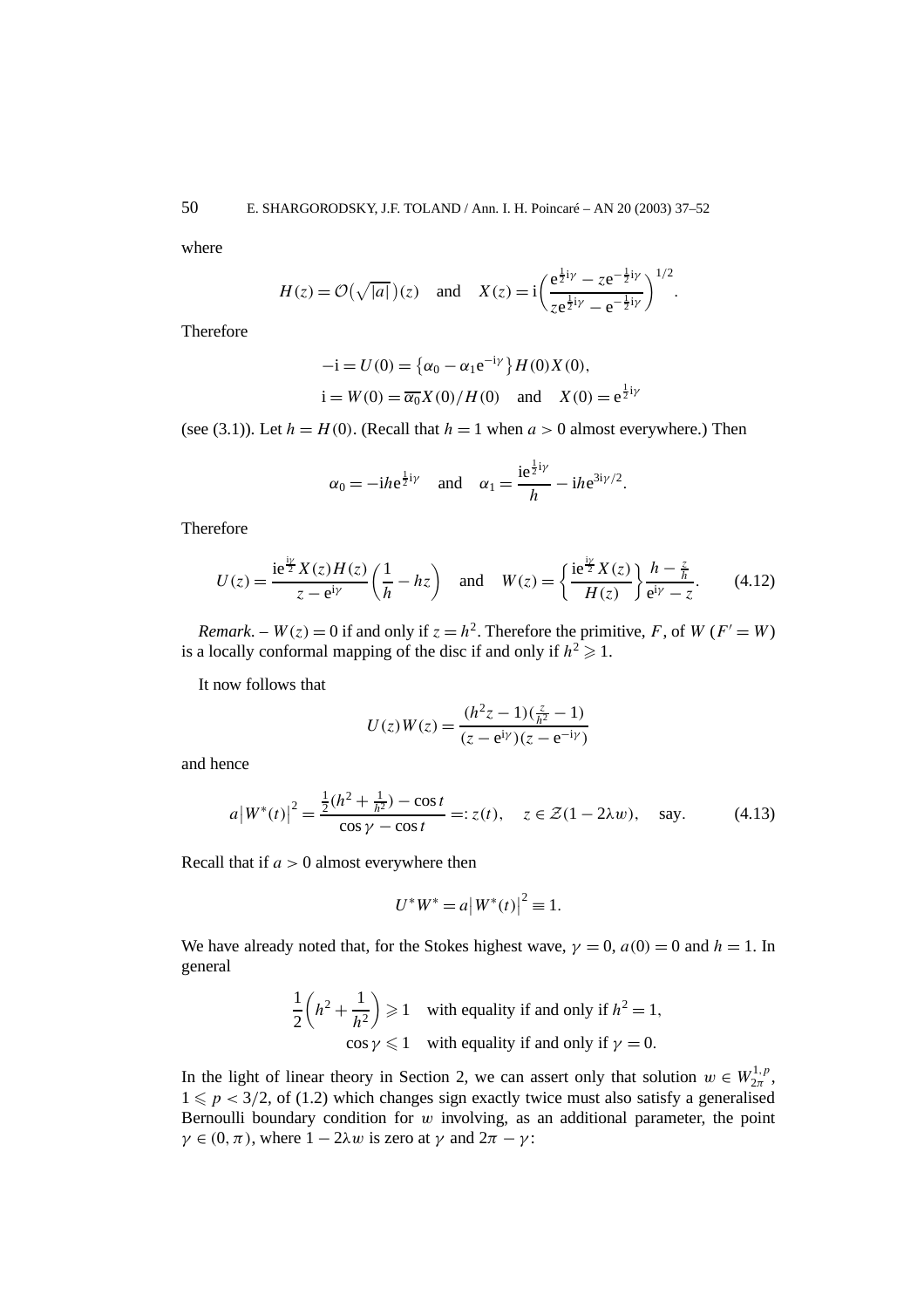$$
\{w'(t)^{2} + (1 + Cw'(t))^{2}\} = \frac{\frac{1}{2}(h^{2} + \frac{1}{h^{2}}) - \cos t}{(1 - 2\lambda w(t))(\cos \gamma - \cos t)},
$$
  
where  $h = \exp\left(\frac{1}{4\pi} \int_{-\pi}^{\pi} \log|1 - 2\lambda w(s)| ds\right).$ 

As in (1.9), this equation corresponds to two free-boundary conditions, which relate the real and imaginary parts of a complex analytic function  $\varphi + i\psi$  in the (dimensionless) physical domain,

$$
\frac{1}{2}\frac{\frac{1}{2}(h^2 + \frac{1}{h^2}) - \cos\varphi(x, y)}{\cos\varphi - \cos\varphi(x, y)} |\nabla\varphi(x, y)|^2 + \lambda y \equiv \frac{1}{2}, \quad \psi(x, y) \equiv 0 \tag{4.14}
$$

on the unknown free surface in the  $(x, y)$ -plane. But the pressure on the free-surface is not constant unless  $\gamma = 0$  and  $h = 1$ . It remains a possibility that the *nonlinear* waterwave problem  $(1.2)$  yields this additional information, but a proof has so far eluded us. Therefore although the heuristic arguments which led to the variational formulation of the Stokes-wave problem based on the functional  $\mathcal J$  suggest that it should be so, we are unable to assert that solutions of (1.2) in the Hardy space  $\mathcal{H}^{1,1}_{\mathbb{R}}$ , or even in the Sobolev space  $W_{2\pi}^{1,p}$ ,  $1 < p < 3/2$ , give rise to Stokes waves.

# **Acknowledgement**

J.F. Toland was supported by an EPSRC Senior Fellowship.

## **REFERENCES**

- [1] K.I. Babenko, Some remarks on the theory of surface waves of finite amplitude, Soviet Math. Dokl. 35 (3) (1987) 599–603; See also loc. cit. 647–650.
- [2] B. Buffoni, E.N. Dancer, J.F. Toland, The regularity and local bifurcation of Stokes waves, Arch. Rational Mech. Anal. 152 (3) (2000) 207–240.
- [3] B. Buffoni, E.N. Dancer, J.F. Toland, The sub-harmonic bifurcation of Stokes waves, Arch. Rational Mech. Anal. 152 (3) (2000) 241–270.
- [4] A.I. Dyachenko, E.A. Kuznetsov, M.D. Spector, V.E. Zakharov, Analytic description of the free surface dynamics of an ideal fluid (canonical formalism and conformal mapping), Phys. Lett. A 1 (1996) 73–79.
- [5] F.D. Gakhov, Boundary Value Problems, Pergamon Press, Oxford, 1966.
- [6] J.B. Garnett, Bounded Analytic Functions, Academic Press, New York, 1981.
- [7] P. Koosis, Introduction to *Hp* Spaces, 2nd Edition, Cambridge University Press, Cambridge, 1999.
- [8] H. Lewy, A note on harmonic functions and a hydrodynamic application, Proc. Amer. Math. Soc. 3 (1952) 111–113.
- [9] E.H. Lieb, M. Loss, Analysis, in: Graduate Studies in Mathematics, Vol. 14, American Mathematical Society, Providence, RI, 1997.
- [10] J.B. McLeod, The Stokes and Krasovskii conjectures for the wave of greatest height, in: Studies in Applied Math., Vol. 98, 1997, pp. 311–334. In pre-print-form: Univ. of Wisconsin Mathematics Research Center Report Number 2041, 1979 (sic).